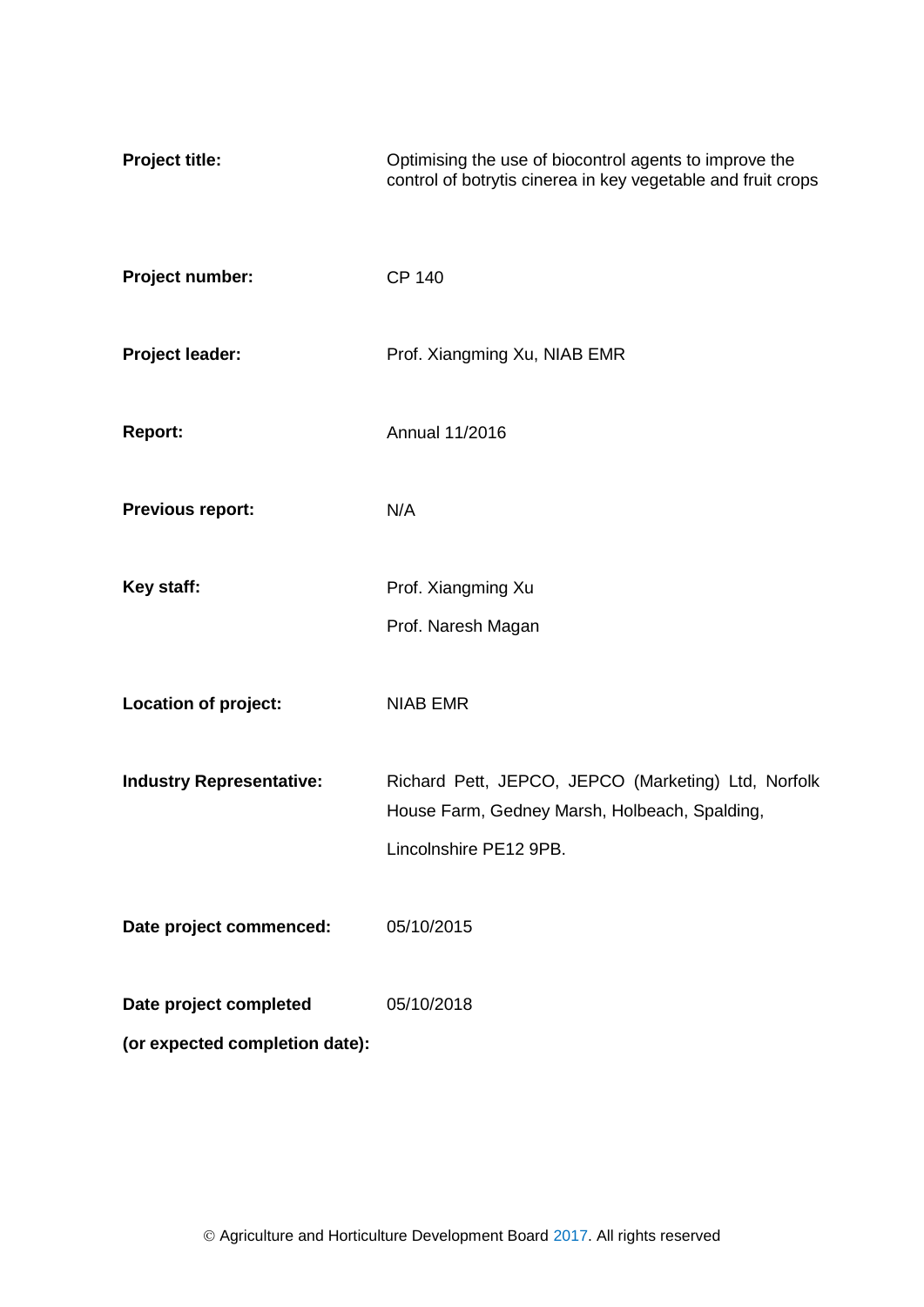# **DISCLAIMER**

*While the Agriculture and Horticulture Development Board seeks to ensure that the information contained within this document is accurate at the time of printing, no warranty is given in respect thereof and, to the maximum extent permitted by law the Agriculture and Horticulture Development Board accepts no liability for loss, damage or injury howsoever caused (including that caused by negligence) or suffered directly or indirectly in relation to information and opinions contained in or omitted from this document.* 

*© Agriculture and Horticulture Development Board 2016. No part of this publication may be reproduced in any material form (including by photocopy or storage in any medium by electronic mean) or any copy or adaptation stored, published or distributed (by physical, electronic or other means) without prior permission in writing of the Agriculture and Horticulture Development Board, other than by reproduction in an unmodified form for the sole purpose of use as an information resource when the Agriculture and Horticulture Development Board or AHDB Horticulture is clearly acknowledged as the source, or in accordance with the provisions of the Copyright, Designs and Patents Act 1988. All rights reserved.*

*All other trademarks, logos and brand names contained in this publication are the trademarks of their respective holders. No rights are granted without the prior written permission of the relevant owners.* 

*[The results and conclusions in this report are based on an investigation conducted over a one-year period. The conditions under which the experiments were carried out and the results have been reported in detail and with accuracy. However, because of the biological nature of the work it must be borne in mind that different circumstances and conditions could produce different results. Therefore, care must be taken with interpretation of the results, especially if they are used as the basis for commercial product recommendations.]*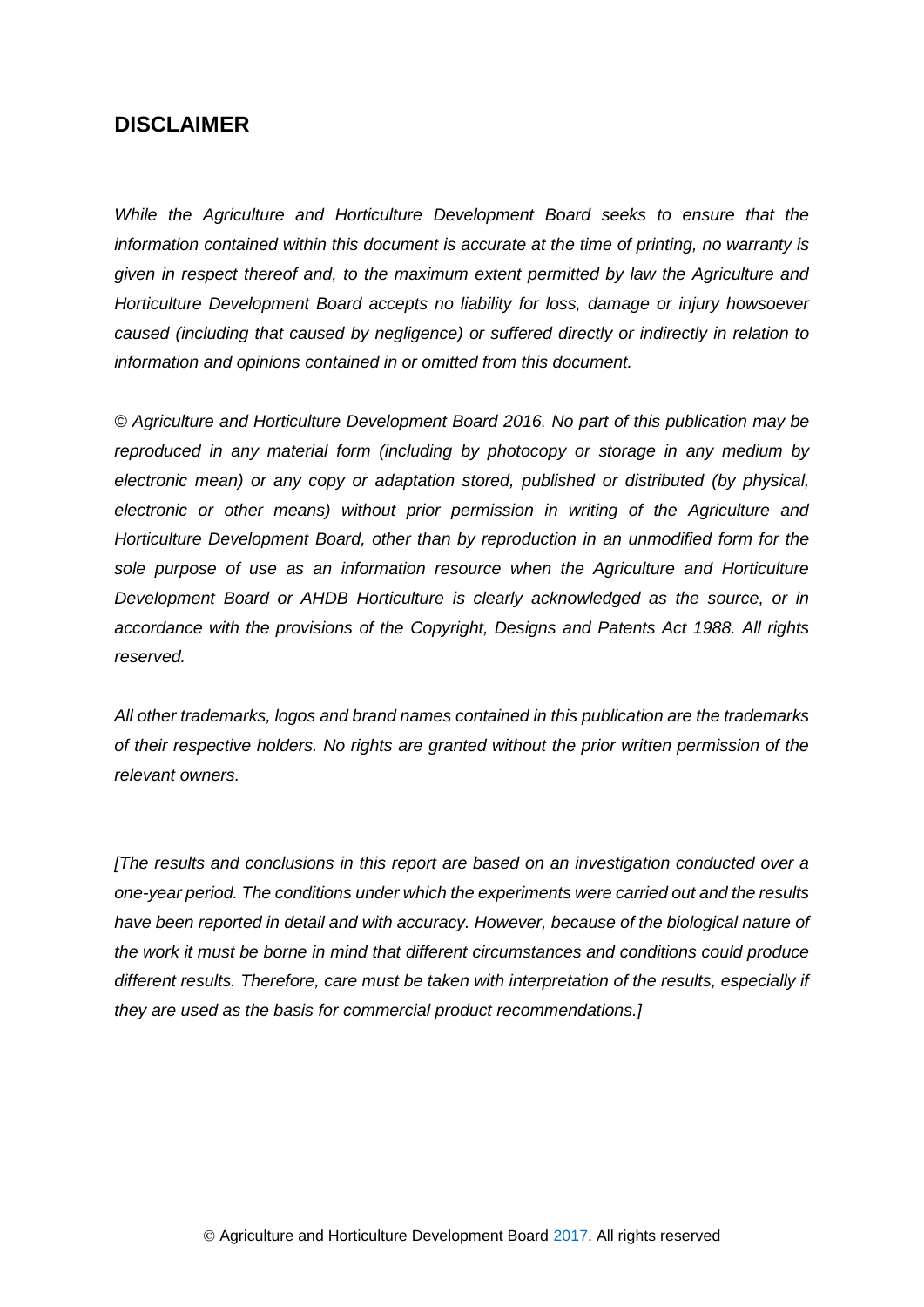## AUTHENTICATION

We declare that this work was done under our supervision according to the procedures described herein and that the report represents a true and accurate record of the results obtained.

[Name] Gurkan Tut

[Position] PhD Student

[Organisation] NIAB EMR, Cranfield University

Signature Cortain Date 21/11/2016

## **Report authorised by:**

| [Name] Prof. Xiangming Xu                             |  |
|-------------------------------------------------------|--|
| [Position] Head of Pest & Pathogen Ecology Department |  |
| [Organisation] NIAB EMR                               |  |
|                                                       |  |
|                                                       |  |
| [Name] Prof. Naresh Magan                             |  |
| [Position]                                            |  |
| [Organisation] Cranfield University                   |  |
|                                                       |  |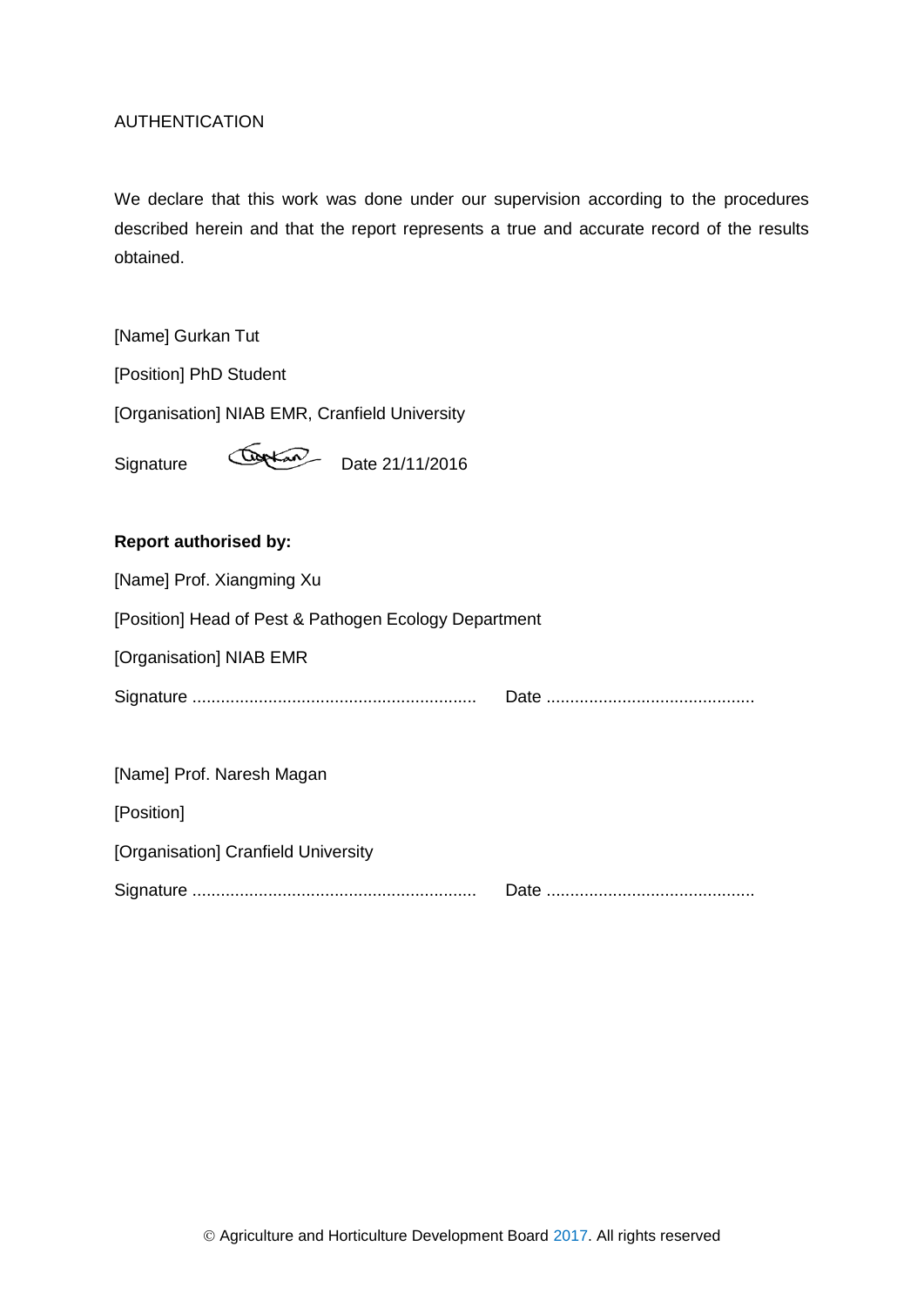## **CONTENTS**

| Development of reliable and robust molecular-based assays to quantify BCAs6         |  |
|-------------------------------------------------------------------------------------|--|
|                                                                                     |  |
|                                                                                     |  |
|                                                                                     |  |
| (1) Pre-treatment of BCAs with and without PMA in heat treated and non-heat treated |  |
|                                                                                     |  |
|                                                                                     |  |
|                                                                                     |  |
|                                                                                     |  |
|                                                                                     |  |
|                                                                                     |  |
|                                                                                     |  |
|                                                                                     |  |
|                                                                                     |  |
|                                                                                     |  |
|                                                                                     |  |
|                                                                                     |  |
|                                                                                     |  |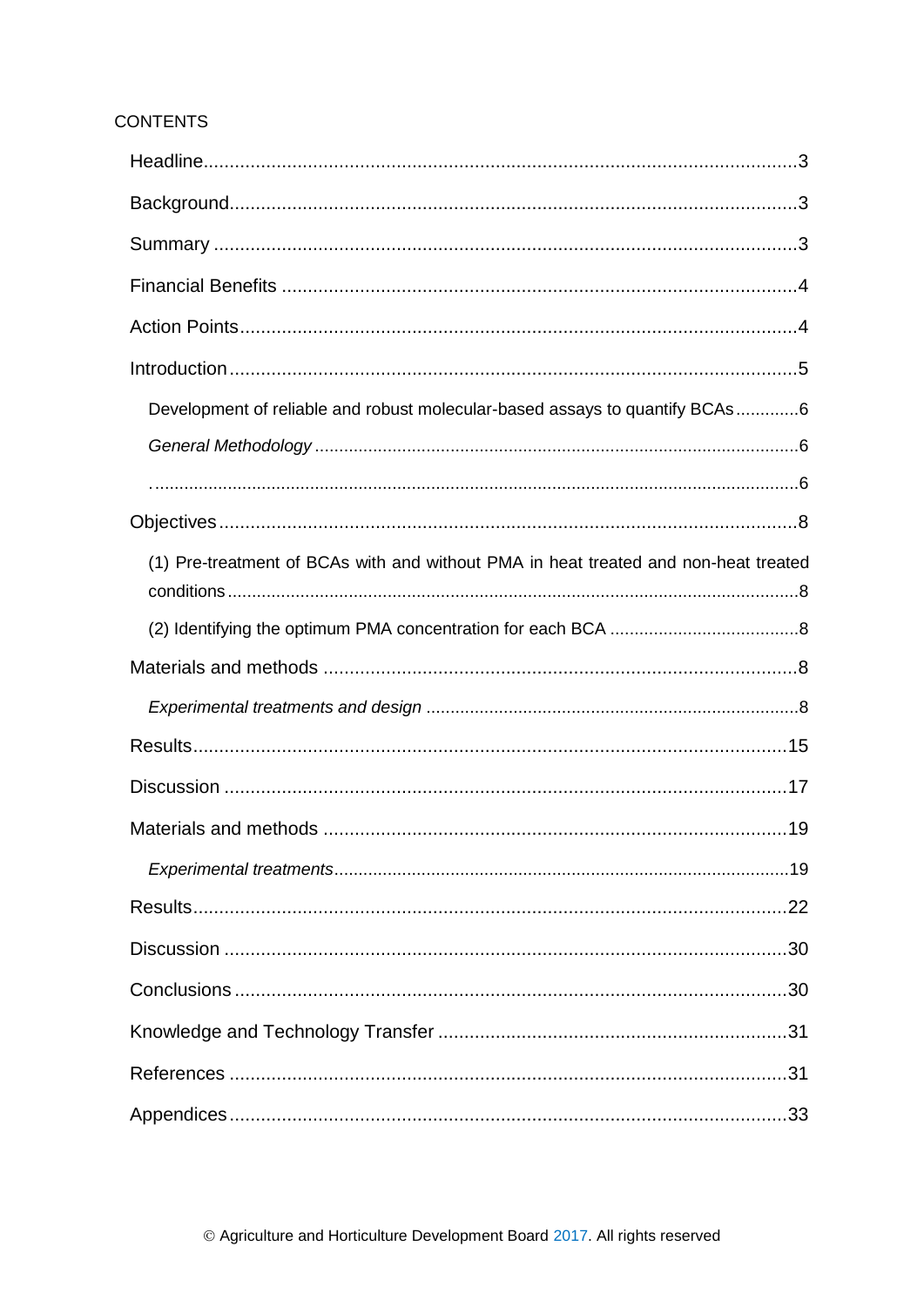# **GROWER SUMMARY**

## <span id="page-4-0"></span>**Headline**

This is the first year of three year-PhD project with much of the time spent on developing experimental protocols. The propidium monoazide quantitative polymerase chain reaction method was developed for quantifying viable populations of *Bacillus subtilis* Strain QST 713 (Serenade) and PreStop (*Gliocladium catenulatum* strain j1446) from crops. The method was developed for advancing the research as no prior method existed for counting the viable numbers for both these biocontrol agents in a sensitive manner. In vitro dose experiments (experiments on agar plates) have suggested that both the BCAs work at suppressing *Botrytis cinerea* colonisation (the fungal pathogen responsible for grey mould) at 10<sup>8</sup> colony forming units or spores per droplet. In vivo studies (studies on lettuce plants) have suggested both BCAs significantly reduce disease severity and or stop infection at 10<sup>8</sup> colony forming units or spores a ml which is the same as 100L/hectar.

## <span id="page-4-1"></span>**Background**

Biocontrol agents are living organisms and as with every organism reproduction is critical to its survival. Understanding how environmental conditions affect survival, reproduction, dispersal and biocontrol efficacy is crucial to expanding their use. The overall aim of the study is to obtain ecological knowledge on biocontrol agents available in the UK and utilize the knowledge to produce strategies of applying biocontrol agents to improve efficacy against *B. cinerea* on lettuce and strawberry crops.

## <span id="page-4-2"></span>**Summary**

Biocontrol products such as Serenade and PreStop are formed by biological organisms. There were no appropriate ways available on how to estimate the actual numbers of these organisms on the crop after spraying. A large section of the first year focused on forming a methodology in which these organisms can be counted from the leaf surface. Knowing the amount of biocontrol agent product on the crops surface is important since a certain amount is needed to control pathogens such as botrytis the causal agent of grey mould.

Studies on agar plates have shown that a 10 $^8$  cfu/droplet (Serenade) and 10 $^8$  spores/droplet (PreStop) is needed to suppress the growth of botrytis. Studies on lettuce plants have shown that  $10^8$  cfu/ml of Serenade and 10<sup>8</sup> spores/ml of PreStop is needed to stop and or significantly reduce disease severity by botrytis (results will be included in second year annual report).

Now that we know how much of the biocontrol product we need, and have found a way to count/measure the amount of biocontrol agent on a crops surface; we can monitor the effect of the environment on the biocontrol agent product. Finding which environmental conditions effect the biocontrol agent number can be important for understanding when to apply the biocontrol agent product and to improve how well the biocontrol agent product works.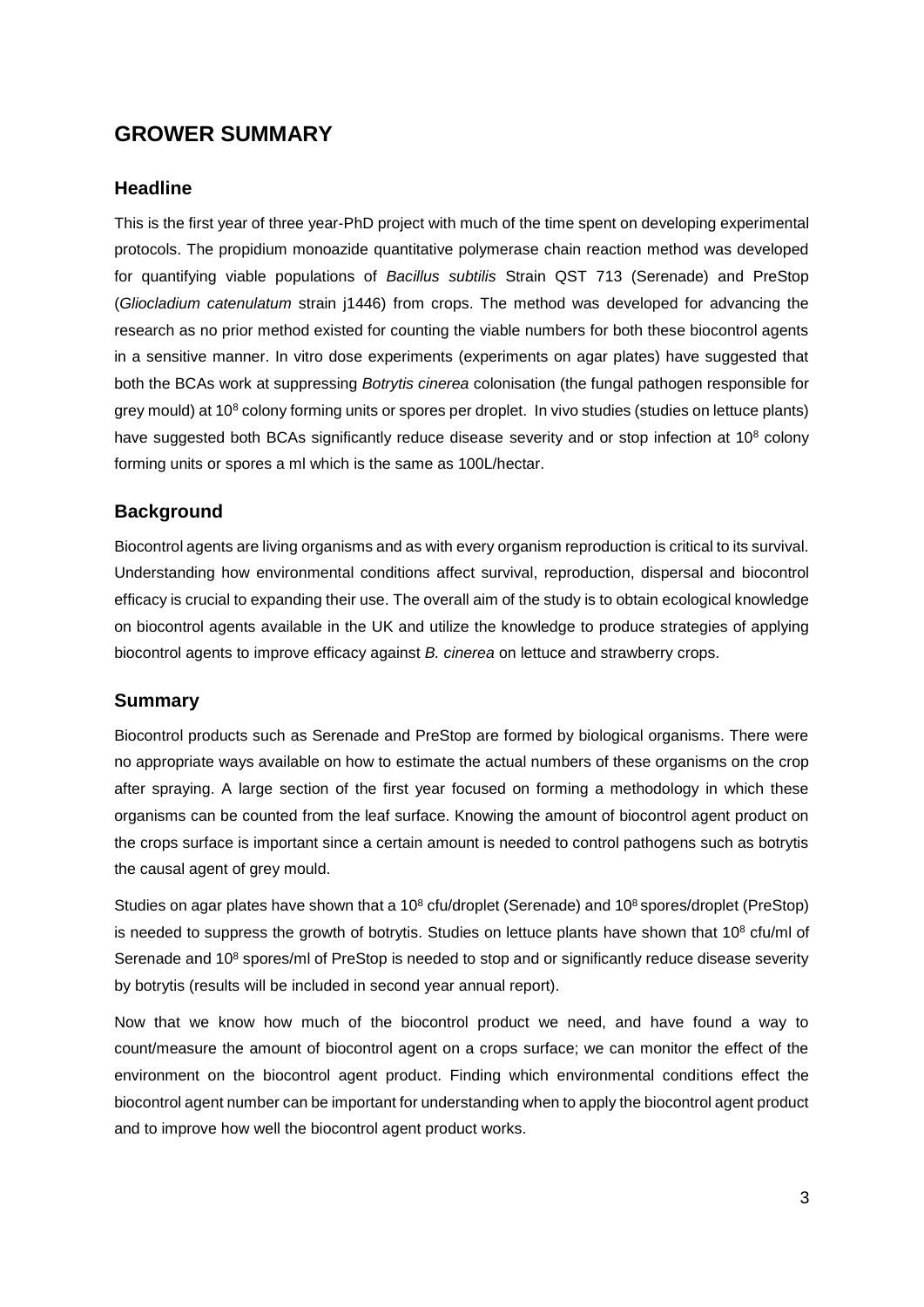A large portion of the next stage in the research will be focused on finding out which environmental conditions within growing environments across the U.K such as glasshouses and polytunnels may allow the biocontrol agent product (Serenade and PreStop) to increase in number to better protect the crop.

Preliminary conclusions are drawn only from graphical representation of the data and require further statistical analyses for dose response experiments. We have developed a reliable and robust molecular based assay to quantify *B. subtilis* (Serenade) and *G. catenulatum* (PreStop) viable propagules with the PMA-qPCR technique. The threshold BCA dose for disease suppression, though temperature dependant, is estimated to be 10 $^8$  cfu/ml for both Serenade and 10 $^8$  spores/ml for PreStop.

The next stage of the research will focus on monitoring the number of biocontrol agents on lettuce and strawberry plants for ten days in different climatic treatments formed by different temperature and humidity combinations. The selected climatic treatments will be representative of temperature and humidity combinations which occur in glasshouse and polytunnel environments all year round, additionally the selected climatic treatments will also be representative of field environment between March to May.

The data collected will be used to form a model capable of estimating the biocontrol agent number up to ten days depending on the climate subjugation after the biocontrol agent has been sprayed onto the crop.

Once the model has been completed research effort will be focused onto how the biocontrol agent disperses on living leaf tissue and if rainfall can effectively disperse biocontrol agents from elder leaves to newly developing leaves.

## <span id="page-5-0"></span>**Financial Benefits**

Even though at this stage there are no financial benefits in year 1, forming an understanding on how the climate effects Serenade and PreStop populations may optimise the use of the biocontrol agents which could have financial benefits.

#### <span id="page-5-1"></span>**Action Points**

- Identify the impact of commercial growing conditions (Temperature and relative humidity combinations) on *B. subtilis* (QST 713) and PreStop viable population's overtime (10 days).
- Identify the colonisation pattern of *B. subtilis* (QST 713) and PreStop on growing leaf tissue.
- Identify the effect of natural rainfall event on *B. subtilis* (QST 713) and PreStop viable dispersion onto newly developing leaves.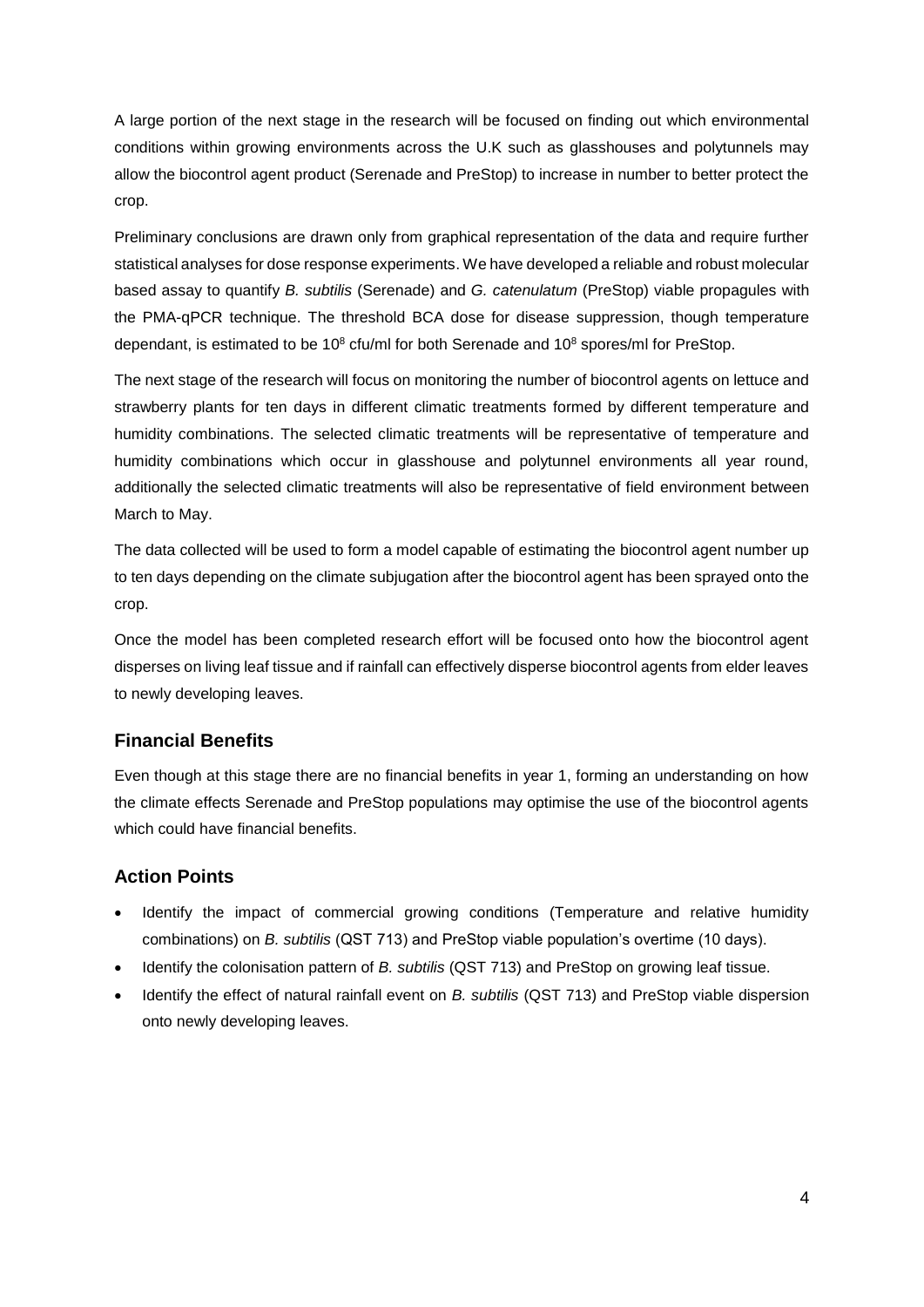# **SCIENCE SECTION**

#### <span id="page-6-0"></span>**Introduction**

*Botrytis cinerea* infects around 200 plant species worldwide (Dean *et al*., 2012). The estimation in the costs of *Botrytis* damage is difficult due to its broad host range and the lack of reliable figures (Dean *et al*., 2012). Yet the global cost for chemical *Botrytis* control is estimated to be around €38/ha (Steiger, 2007). At the postharvest stage 15-50% of fruit and vegetables are lost to pathogenic decay by various pathogens; *B. cinerea* is one of the most important decay pathogens (FAO, 2011), maximum losses occur in developing countries due to the lack of essential technologies for disease management (Sharma, Singh, and Singh, 2009). Crops susceptible to *B. cinerea* include strawberry and lettuce (Droby and Lichter, 2007).

*Botrytis cinerea* is primarily controlled by frequent application of fungicides. The use of such agrochemicals is a blunt instrument as they are often non- or semi-selective and can damage/disrupt beneficial microbiota residing in the phyllosphere. Biological control is an ecofriendly alternative (Driesche and Bellows 1996). In comparison to agrochemicals, biocontrol efficacy and consistency is often poor, especially in outdoor 'field' conditions. Biocontrol efficacy in the field and protected crops varies greatly and can be strongly influenced by climatological (light, air, temperature, humidity, rainfall and wind) and ecological (phyllosphere, epiphytic microbiota, condition of crop surface) factors.

In the UK there are two registered BCAs for *Botrytis*; Serenade (formulated with the bacterium *Bacillus subtilis* strain QST 713) and PreStop (formulated with the fungus *Gliocladium catenulatum* strain J1446). These BCAs have specific modes of action against the target pathogen. *Bacillus subtilis* primarily uses antibiosis and competition for nutrients and space, whereas *Gliocladium catenulatum* directly parasitizes the conidia and hyphae. Depending on how these agents interact, this raises the possibility of complementary or even synergistic anti-pathogen activity.

A key aspect that affects biocontrol efficacy is the dynamics of viable BCA propagules and their dispersal. There is a lack of knowledge on how BCAs colonise and survive on crops. Without such knowledge, improvements in application strategy (timing, mixtures, concentrations as well as application technique) would be difficult. Of particular interest is the impact of climatological factors on the dynamics of BCA populations and the pathogen on crop surfaces. For effective biocontrol it is crucial to understand and be able to predict how the populations of biocontrol organisms interact with each other and how this action is influenced by application strategy and the environment. This project will primarily focus on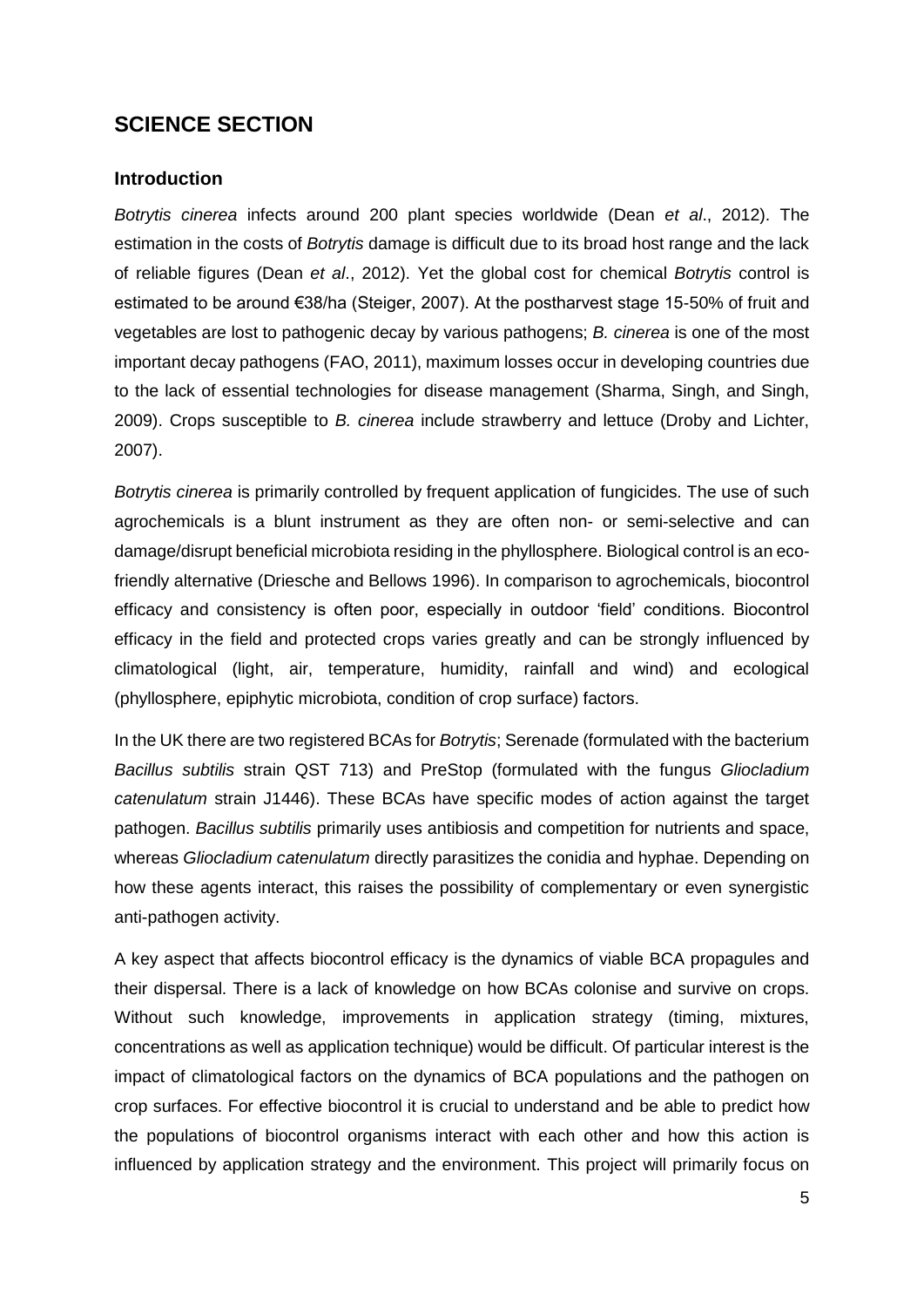enumeration of biocontrol population changes in relation to external factors to improve our understanding of the ecological process.

The main research question for this project is: what are the impacts of climatic variables and the use of mixed applications on the survival, reproduction, dispersal and biocontrol efficacy of two commercial BCAs (*B. subtilis* and *G. catenulatum*) against *B. cinerea* on lettuce and strawberry crops. This knowledge can then be used to improve biocontrol strategies for the disease.

The research will focus on (1) quantifying the viable population, dispersal patterns and the efficacy of commercially available BCAs on strawberry and lettuce crops in different climatic conditions (2) assessing if the use of mixed BCAs would result in synergy and reduced variability in biocontrol efficacy, and (3) developing BCA application strategies to improve control.

In this reporting period, we have conducted several experiments to achieve the following specific objectives:

- i. To develop a reliable and robust molecular-based assay to quantify viable populations of *B. subtilis* and *G. catenulatum* on crops.
- ii. To identify the minimum BCA dosage required to inhibit and suppress *B. cinerea* infection in vitro (maximum expected effort).

## <span id="page-7-0"></span>**Development of reliable and robust molecular-based assays to quantify BCAs**

## <span id="page-7-1"></span>*General Methodology*

<span id="page-7-2"></span>We used the Propidium monoazide-based qpCR method to analyse change in viable population, and confirmed the possibility of quantifying viable biocontrol organism propagules. Propidium monoazide is a high affinity photoreactive DNA binding dye. The dye is slightly fluorescent, but becomes strongly fluorescent after binding to nucleic acids with the exposure to intense visible light. The PMA molecule specifically binds to double stranded DNA with high affinity through photolysis.

Photolysis induces photoreactivity of the azido group on the dye and is transformed to an extremely reactive nitrene radical which promptly reacts with any hydrocarbon moiety at the binding site in order to form a stable covalent nitrogen-carbon bond, consequently resulting in permanent DNA modification (Figure 1). The dye is cell membrane-impermeable, and thus can be selectively used to solely modify the exposed DNA from dead cells, at the same time leaving DNA from viable cells intact. Only dead cells are susceptible to DNA modification due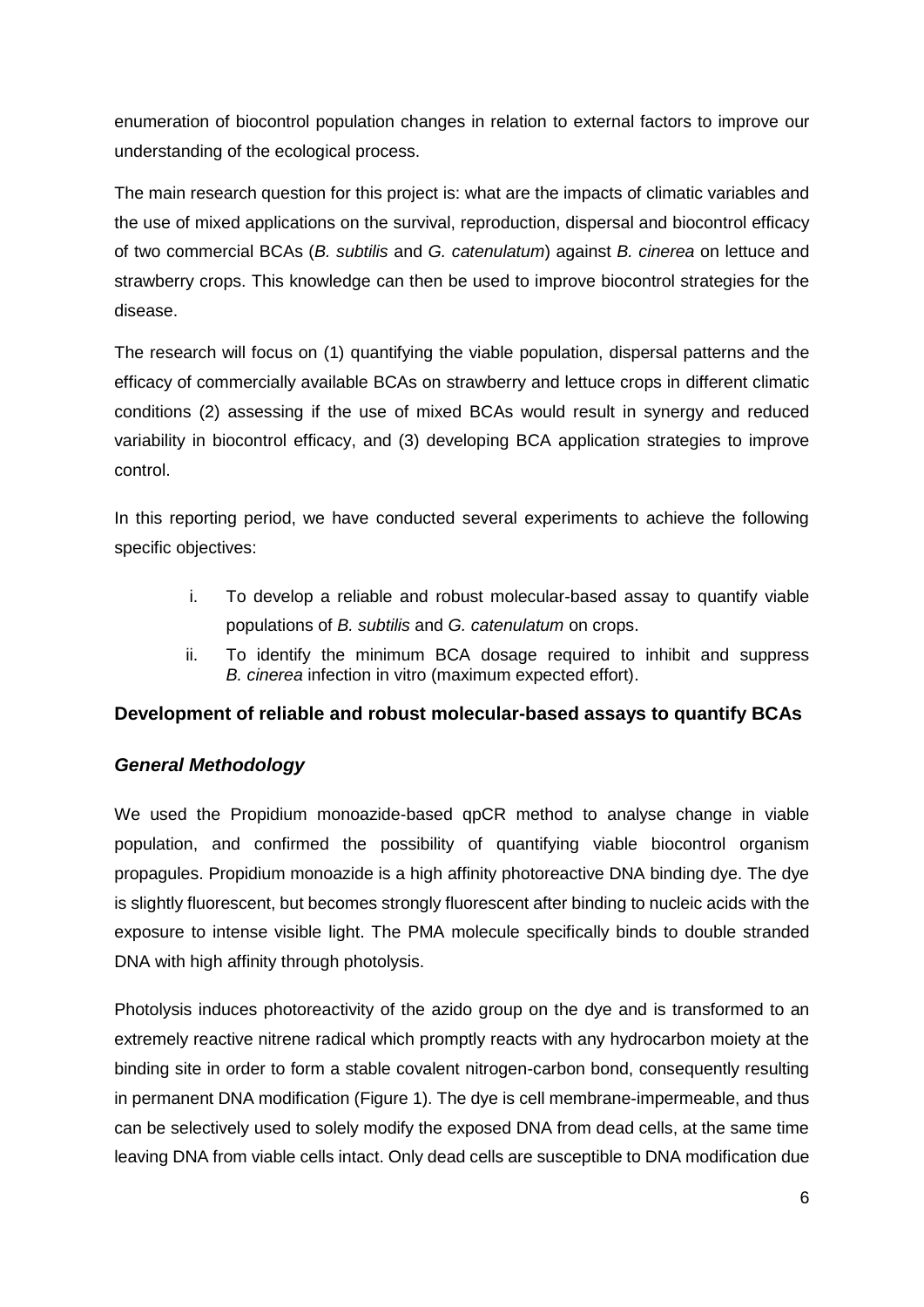to their compromised cell membranes exposing naked DNA. This characteristic of the dye is essential for selective detection/quantification of viable cells through quantitative real time PCR in the presence of dead cells in which the DNA becomes PMA modified and in result cannot be amplified. Optimal dye concentration and sample size may vary with strain or application (Desneux, Chemaly, and Pourcher, 2015; Lv *et al*., 2016; Barbau-Piednoir *et al*., 2014, Soto-Muñoz *et al*. 2014, Wagner *et al*., 2015; Taylor, Ross, and Bentham, 2014).



**Figure 1.** Illustration of how the PMA dye functions. Cell membrane-impermeable PMA dye selectively and covalently modifies DNA from dead bacteria through their compromised membrane while leaving DNA from viable cells intact. Since PMA-modified DNA is nonamplifiable subsequent lysis of viable cells followed by qPCR allow s selective quantitation of viable cells.

The PMA-Lite LED photolysis device costs \$1,850.00. Since the device is expensive to purchase, we thus conducted research on investigating an alternative route to activate the PMA molecules based on previous research (Desneux, Chemaly, and Pourcher, 2015; Lv *et al*., 2016; Barbau-Piednoir *et al*., 2014, Soto-Muñoz *et al*. 2014, Wagner *et al*., 2015; Taylor, Ross, and Bentham, 2014).

As the focus of the study involves the viable population amplification of biocontrol products, the developed methodology must function on the formulated version of each BCA. But during the development of BCAs into biocontrol products there is a mixture of adjuvants and additives formulated into the final product, and the presence of such compounds may interfere with the detection stage. Since the ingredients of the BCA products are not provided due to product privacy issues the research had to focus if the isolated DNA from the formulated product was being affected by these adjuvant and additives as this was specifically significant in acquiring and amplifying the viable population of each BCA.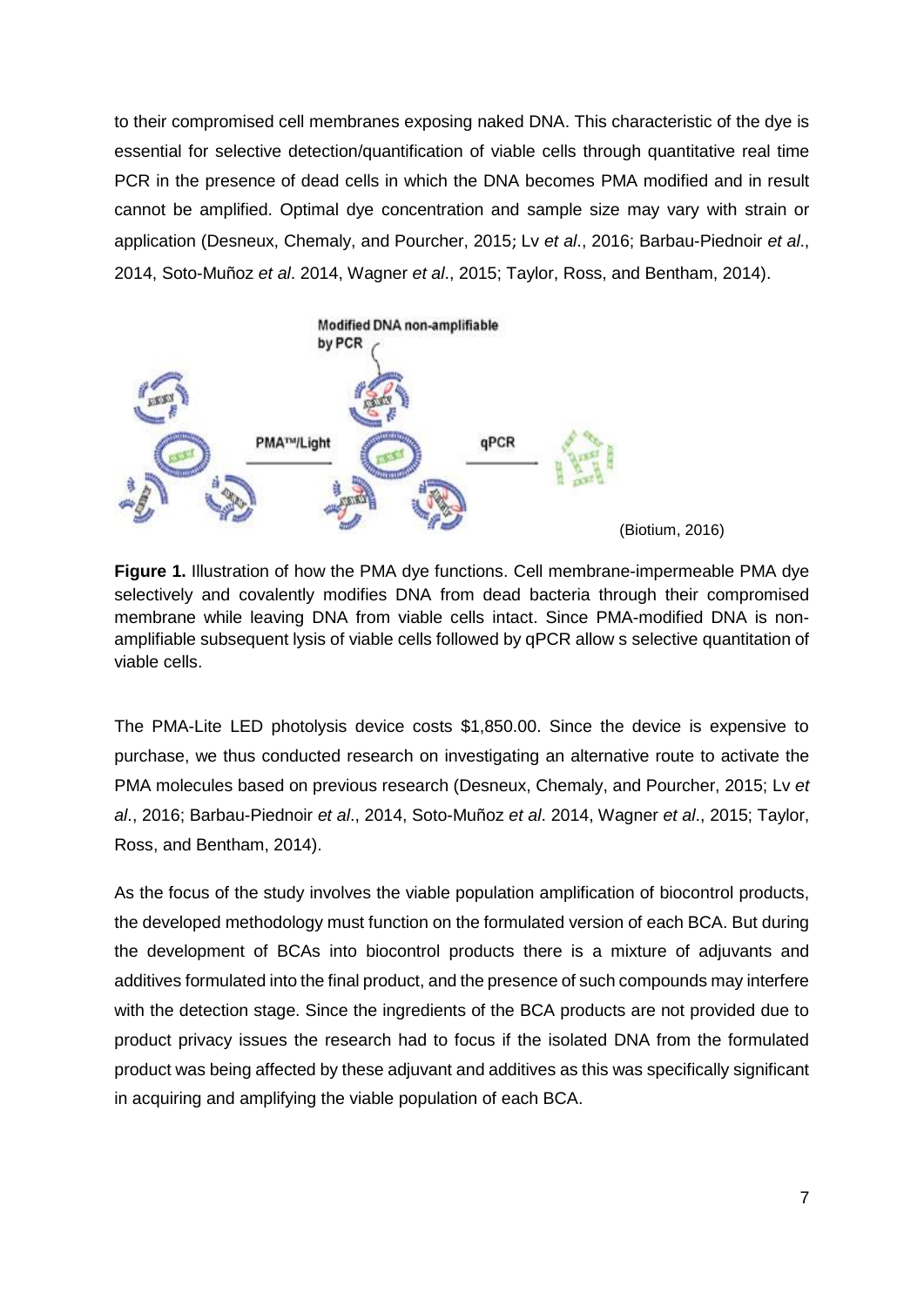## <span id="page-9-0"></span>**Objectives**

# <span id="page-9-1"></span>**(1) Pre-treatment of BCAs with and without PMA in heat treated and non-heat treated conditions**

In order to analyse if the PMA treatment is successful in identifying changes in the viable population of each BCA, we need to confirm changes in population when the BCA is subjected to different conditions. This specific objective focused on whether the PMA method can accurately identify change in the population.

## <span id="page-9-2"></span>**(2) Identifying the optimum PMA concentration for each BCA**

The PMA concentration can affect the amplification competence of DNA because high concentrations of PMA are toxic to cells and low concentrations of PMA may not successfully attach to all available DNA from compromised cell membranes of dead cells. Thus, we need to identify the optimum concentration for each of our two BCAs.

We tested the following four concentrations 12.5 μM, 25 μM, 50 μM, and 100 μM for the selected dosage of each organism. The effect of PMA treatment on a sample was evaluated by the ΔCq (from qPCR) values. The ΔCq of a sample is the difference among the Cq-value obtained with PMA treated sample and the Cq-value obtained with non-treated sample: ΔCq = (Cqsample w/ PMA − Cqsample w/o PMA) (Barbau-Piednoir *et al*., 2014).

## <span id="page-9-3"></span>**Materials and methods**

## <span id="page-9-4"></span>*Experimental treatments and design*

Experimental treatments (Table 1) were selected in to firstly identify if the PMAxx (xx relates to the newer product version defined by the manufacturer) treatments works for identifying changes in Serenade and PreStop population in the presence of a population reducer (heat treatment), and how sensitive the pre-treatment with PMA is in analysing the change in cell populations of each BCA without a population reducer.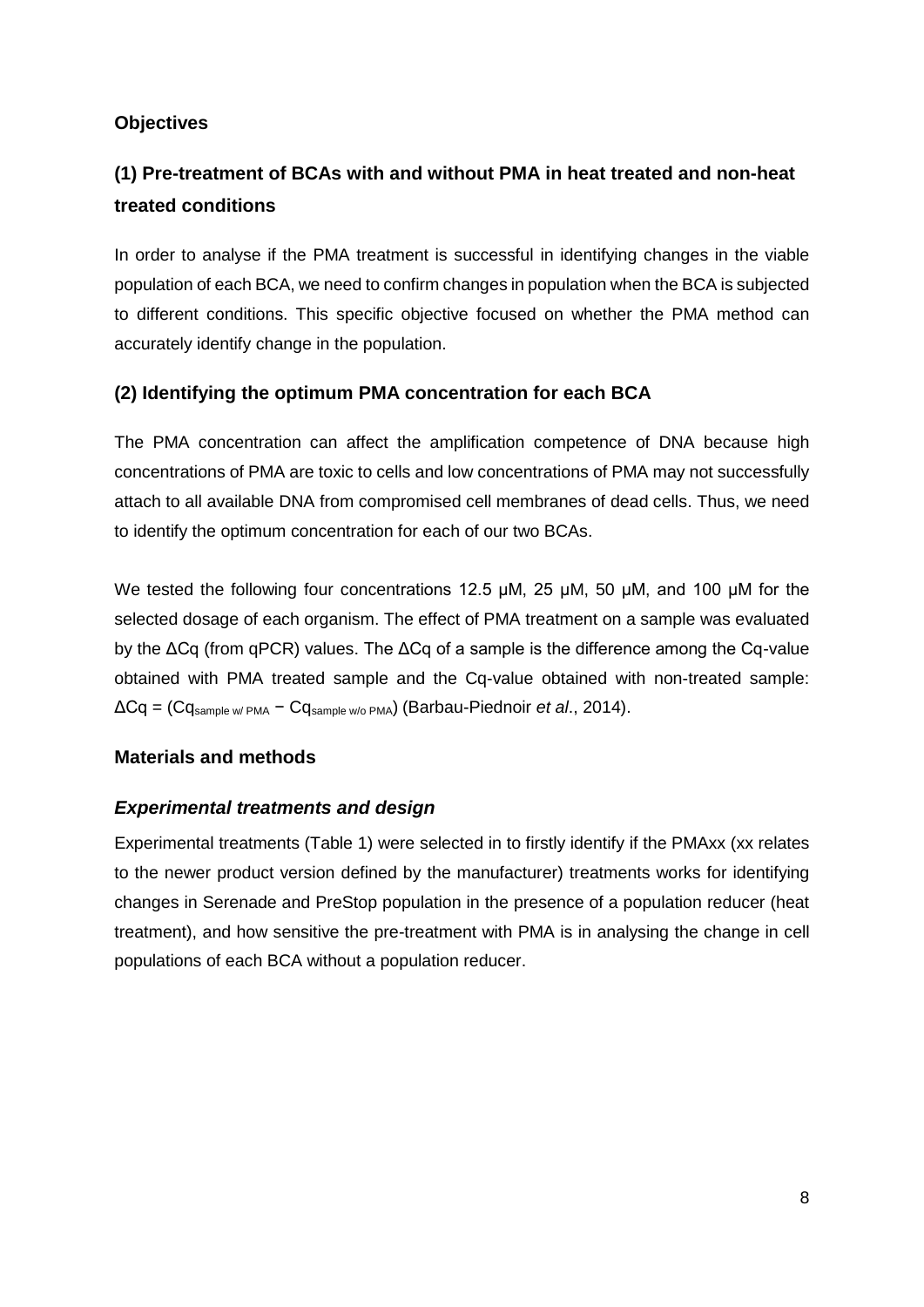**Table 1.** Treatment details which were used to evaluate the use of PMA and its sensitivity for estimating viable cell number changes in Serenade and PreStop. For each sample, the total volume for either Serenade or PreStop is 500 µl at 10<sup>8</sup> CFU/ml.

| Sample         | <b>PMA</b>    | Condition                        |
|----------------|---------------|----------------------------------|
| name           | concentration |                                  |
|                | in $500$ µl   |                                  |
| A <sub>1</sub> | $12.5 \mu M$  | Room temperature                 |
| A2             | $25\mu$ M     | Room temperature                 |
| A3             | $50\mu$ M     | Room temperature                 |
| A4             | $100\mu$ M    | Room temperature                 |
| A <sub>5</sub> | 0µM           | Room temperature                 |
| <b>B1</b>      | $12.5 \mu M$  | Heat treated at 95°C for 5 mins  |
| <b>B2</b>      | 25µM          | Heat treated at 95°C for 5 mins  |
| B <sub>3</sub> | $50 \mu M$    | Heat treated at 95°C for 5 mins  |
| <b>B4</b>      | $100\mu$ M    | Heat treated at 95°C for 5 mins  |
| B <sub>5</sub> | 0µM           | Heat treated at 95°C for 5 mins  |
| C <sub>1</sub> | $12.5 \mu M$  | Heat treated at 95°C for 10 mins |
| C <sub>2</sub> | 25µM          | Heat treated at 95°C for 10 mins |
| C <sub>3</sub> | $50 \mu M$    | Heat treated at 95°C for 10 mins |
| C <sub>4</sub> | $100\mu$ M    | Heat treated at 95°C for 10 mins |
| C <sub>5</sub> | 0µM           | Heat treated at 95°C for 10 mins |

The research resolved both questions with a single experiment containing a single replicate for each treatment replicated three times. For confirming the function of PMA being capable of identifying changes in population the BCAs were subjected to heat treatment to reduce their viable population and consequently the ΔCq data sets of samples with PMA and heat treatment were compared with the ΔCq data sets of samples treated with PMA but not subjected to heat treatment. Simultaneously the experimental set-up allowed testing of how sensitive PMA treatment was for identifying change in population since the ΔCq data sets of samples with PMA treatment but not subjected to heat treatment was compared to ΔCq data sets of samples without PMA treatment.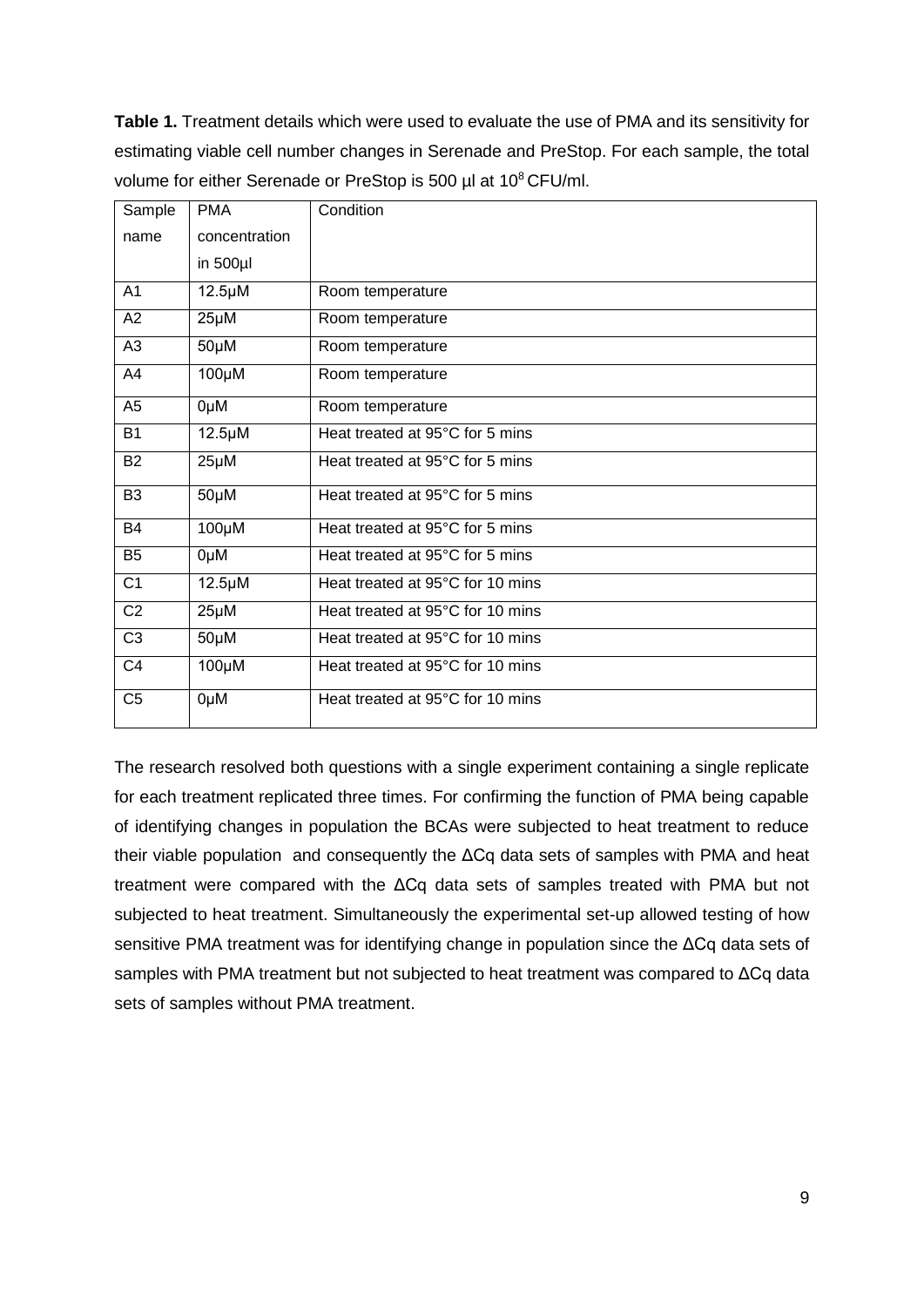#### **PMA treatment**

Through the serial dilution technique a BCA dose of  $10<sup>8</sup>$  cfu/ml was produced, and 500 $\mu$ l of this was pipetted into a clear 1.5ml Eppendorf. From a total of 15 samples 5 were allocated into each group. The first treatment group (A1-5 Table 1) was subjected to a non-lethal temperature of 20°C (room temperature), the second treatment group (B1-5 Table 1) was subjected to 95°C for 5 minutes, and the third treatment group (C1-5 Table 1) was subjected to 95°C for 10 minutes. After an appropriate cooling period of 15-30 minutes samples were transferred into the airflow cabinet.

In the airflow cabinet from the pre-prepared PMAxx solution containing a concentration of 2.5mM the following sample concentrations were produced for each treatment group (12.5μM, 25μM, 50μM and 100μM). Immediately after the PMAxx solution was transferred into the sample the Eppendorf was placed into a matt micro centrifuge rack. Next a 50cm (length)  $\times$  45cm (width) aluminium foil layer (matt side) was used to wrap samples, while ensuring equal spacing between each sample; subsequently the foil was folded into a square shape. Samples were covered with another layer of aluminium foil (matt side). The square shaped package was placed onto a rocker for 15 minutes at 35 rev/min.

During the incubation period the time was used to prepare a set-up within a cold room with a temperature range of 4-8°C (cold room setup was necessary as samples overheat during the photo-activation stage). The set up contained an icebox filled with 5cm of ice, a rocker, and two light sources capable of producing 800w together. The rocker was transported and placed into the centre of the cold room and the icebox placed on top of the rocking platform. Prior to transporting the icebox filled with ice the surface and sides was covered with two layers of aluminium foil; the foil was placed with the shiny/reflective surface facing upwards towards the light source. The light sources (400w halogen light bulb) were positioned adjacent to each other with their screens pointing directly into the centre of the icebox.

After the incubation, the samples were transported into the cold room and placed into the icebox. All the samples were placed with equal distribution from each other and the edges of the icebox were avoided. There was two light sources placed on adjacent sides to one another with attention to ensure the light sources were fixed in a manner that the screens were 20cm away from all the samples, and pointing directly downwards onto the samples with a maximum angle of 45°.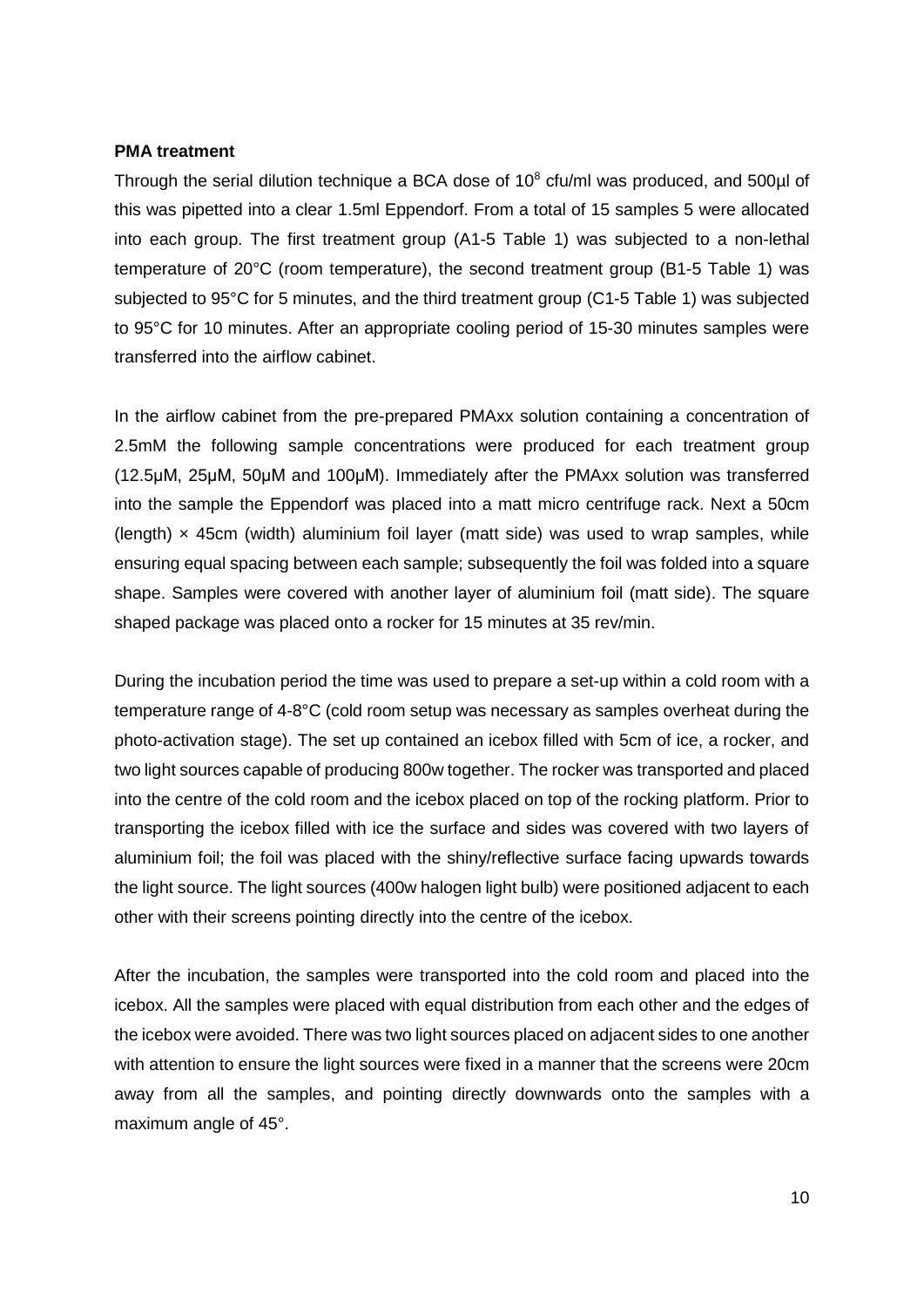Both the light sources were switched on and the rocker started at 35 rev/min. The PMA molecules were activated after exposure for 30 minute to the light source. The samples were subjected to 30 cycles of 1 minute light and 2 minutes cooling. A thermometer was used to monitor the temperature throughout the experiment. Under no circumstance the samples were allowed to go above 30°C. Once the photo activation stage was complete the samples were transferred into a centrifuge and centrifuged at 5,000 x g for 10 minutes to collect the cells. The supernatant of the sample was disposed prior to DNA extraction.

#### **DNA Extraction**

The following reagents were prepared for DNA extraction: 8mM NaOH, 0.1M trisodium citrate in 10% ethanol solution, absolute ethanol and 75% ethanol. The following procedure was accomplished simultaneously in the fumigation cupboard for each sample (refer to table 1 for sample details).

One ml of Trizol (TRI reagent) was suspended into each sample tube; samples were left to settle for 5 minutes at room temperature. Next 0.2ml chloroform was added to the sample. The sample was covered tightly and shaken vigorously for 30 seconds and allowed to settle for 15 minutes at room temperature. The sample was then centrifuged (SIGMA 1-15) at 12,000  $\times$  g for 15 minutes; each sample was separated into 3 phases: a red organic phase at the bottom composed of protein, the interphase composed of DNA and a colourless upper aqueous phase composed of RNA.

The aqueous phase was removed and discarded and 300μl of absolute ethanol was added to each sample, and then samples were mixed for 30-60 seconds by inversion and left to settle for 3 minutes at room temperature. Next samples were centrifuged for 5 minutes at  $2,000 \times a$  at room temperature.

After centrifugation the supernatant was disposed. The DNA pellet was washed thrice in 1ml of 0.1M trisodium citrate in 10% ethanol solution. For every 1ml of TRI Reagent used in sample preparation 3mls of wash solution was used. During each wash the DNA pellet was left to settle for a minimum of 60 minutes, with occasional mixing (every 5 minutes). The samples were centrifuged  $2,000 \times g$  for 5 minutes. Following centrifugation the supernatant was discarded and the DNA pellet was washed with 1.5-2ml of ethanol (75%). The sample was left to settle for 10-20 minutes at room temperature.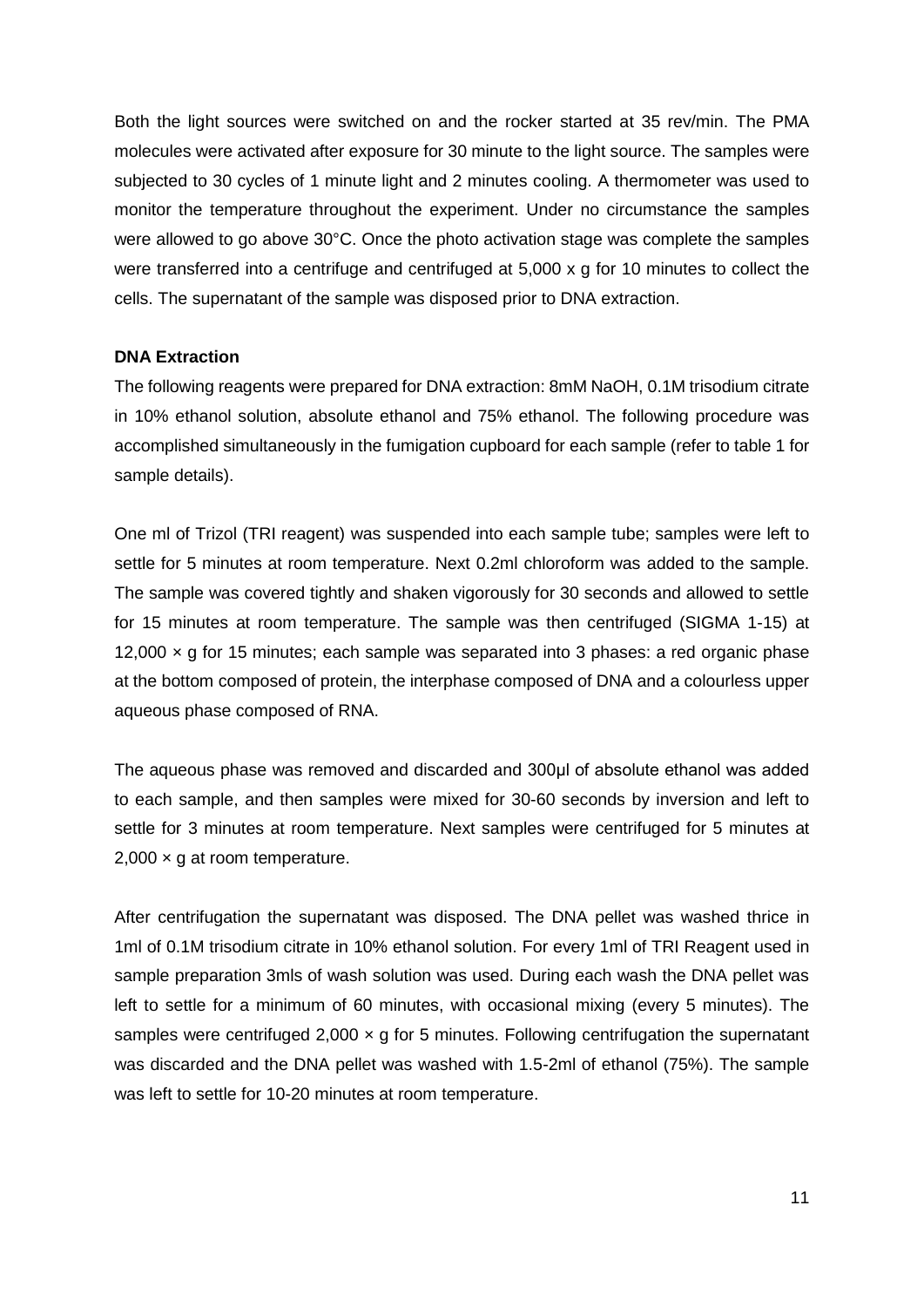Following the washing stage the DNA pellet was centrifuged at 2,000  $\times$  g for 5 minutes. The pellet formed was air-dried for 5 minutes on a layer of tissue under the fume cupboard. The DNA pellet was dissolved in 8mM NaOH by shaking for 1-5 minutes (Vortex-Genie 2, at level 1 shaking). 200-500μl of 8mM NaOH was added depending on pellet size. Centrifugation was at 2,000  $\times$  g for 5 minutes for removing any insoluble material and the supernatant formed was transferred to a new tube. If some of the pellet did not dissolve it was supplemented with 8mM NaOH and stored in a freezer at -20°C.

## **Quantitative real time polymerase chain reaction**

Before qPCR quantification, each sample was filtered with a 0.1μm filter (Millex® syringe filter units, disposable, Durapore®PVDF pore size 0.1μm, γ-irradiate), this cleansing procedure was important for DNA samples obtained from Serenade as an additive and or adjuvant within the formulation inhibits PCR. Each DNA sample was then measured with a Nano drop spectrometer thrice.

The primers were selected from a large pool of primers from various publications. The selected primers are given in Table 2 and were selected on the following criteria: the lack of presence of alternative bands on the PCR end product, and good correlation in band intensity with increasing DNA concentrations from 1ng, 10g, 100ng and 1000ng amplifications. **Table 2.** The selected and used primers for qPCR

| Primer   | Organism          | Forward Primer (5'-3') | Primer<br>Reverse  | Product | Reference     |
|----------|-------------------|------------------------|--------------------|---------|---------------|
| name     |                   |                        | $(5'-3)$           | size    |               |
| Bs dnaK  | <b>B.subtilis</b> | <b>ACACGACGATCCCA</b>  | AGACATTGGGC        | 101bp   | Hertwig<br>et |
| 1154     | (Serenade)        | <b>ACAAGC</b>          | <b>GCTCACCT</b>    |         | al., 2015     |
| $Gc1-1-$ | G.                | <b>CCGTCTCTTATCGA</b>  | <b>GCCCATTCAAA</b> | 237bp   | Huhtala<br>et |
| $Gc3-2a$ | catenulatum       | <b>GCCAAGAT</b>        | <b>GCGAGGCATTA</b> |         | al., 2000     |
|          | (PreStop          |                        |                    |         |               |

The target concentration of DNA for each sample in each well was 35ng. The 96 well plate contained a total of four replicate wells for each sample, 5-10 positive controls (DEPC water, SYBR green, and primers) and negative controls (DEPC water). The standard curve contained at least six standards with a minimum of three replicates for each allocated STD.

The qPCR conditions given in Table 3 were used for both the BCAs. We had to use 60°C for annealing rather than 58.8°C for Bs\_dnaK1154 and 56.8°C for Gc1-1- Gc3-2a primers as the SYBR green (SensiFAST<sup>tm</sup> SYBR No-ROX Kit) requires 60°C for adequate function and flourecent signalling.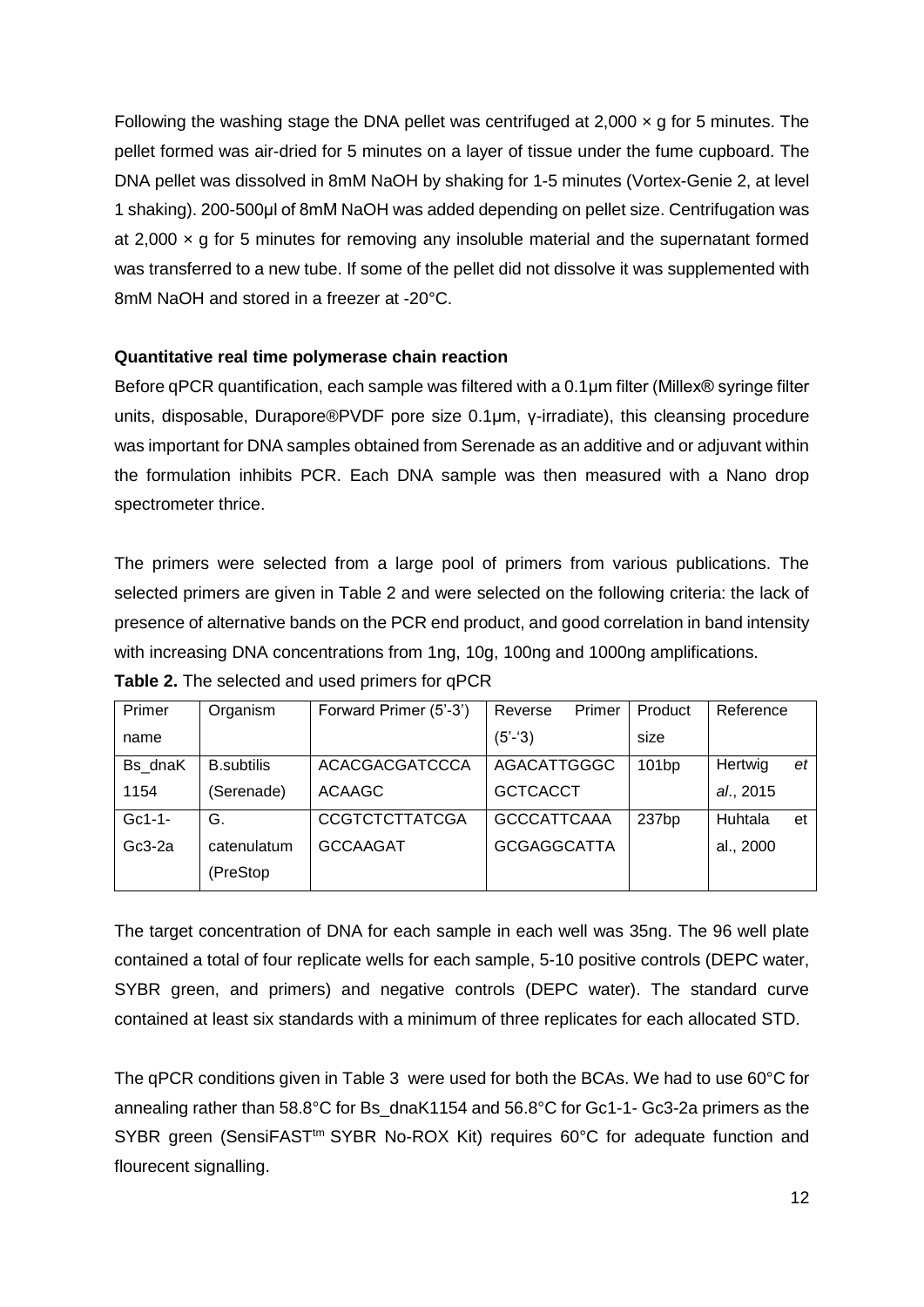**Table 3.** The qPCR program used for Serenade and PreStop DNA samples after pretreatment with PMAxx and DNA extraction.

|              | <b>Programs</b>         |                     |                    |                                     |                                           |                                    |                            |                               |  |  |
|--------------|-------------------------|---------------------|--------------------|-------------------------------------|-------------------------------------------|------------------------------------|----------------------------|-------------------------------|--|--|
| Program Name |                         | pre incubation      |                    |                                     |                                           |                                    |                            |                               |  |  |
| Cycles       |                         | 1                   | Analysis Mode None |                                     |                                           |                                    |                            |                               |  |  |
|              | Target<br>$(^{\circ}C)$ | Acquisition<br>Mode | Hold<br>(hh:mm:ss) | Ramp Rate<br>$(^{\circ}C/s)$        | Acquisitions<br>(per °C)                  | <b>Sec Target</b><br>$(^{\circ}C)$ | Step size<br>$(^{\circ}C)$ | <b>Step Delay</b><br>(cycles) |  |  |
|              | 94                      | None                | 00:03:00           | 4.40                                | 0                                         |                                    | $\mathbf 0$                | 0                             |  |  |
|              | Program Name            | amplification       |                    |                                     |                                           |                                    |                            |                               |  |  |
|              | Cycles                  | 45                  | Analysis Mode      | Quantification                      |                                           |                                    |                            |                               |  |  |
|              | Target<br>$(^{\circ}C)$ | Acquisition<br>Mode | Hold<br>(hh:mm:ss) | <b>Ramp Rate</b><br>$(^{\circ}C/s)$ | <b>Acquisitions</b><br>(per $^{\circ}$ C) | <b>Sec Target</b><br>$(^{\circ}C)$ | Step size<br>$(^{\circ}C)$ | <b>Step Delay</b><br>(cycles) |  |  |
|              | 94                      | <b>None</b>         | 00:00:15           | 2.20                                |                                           | $\Omega$                           | $\Omega$                   | $\mathbf 0$                   |  |  |
|              | 60                      | <b>None</b>         | 00:00:30           | 2.20                                |                                           | $\Omega$                           | $\mathbf 0$                | $\mathbf 0$                   |  |  |
|              | 72                      | Single              | 00:00:30           | 4.40                                |                                           |                                    | $\mathbf 0$                | 0                             |  |  |
|              | Program Name            | melt curve          |                    |                                     |                                           |                                    |                            |                               |  |  |
|              | Cycles                  | $\mathbf{1}$        | Analysis Mode      | <b>Melting Curves</b>               |                                           |                                    |                            |                               |  |  |
|              | Target<br>$(^{\circ}C)$ | Acquisition<br>Mode | Hold<br>(hh:mm:ss) | Ramp Rate<br>$(^{\circ}C/s)$        | Acquisitions<br>(per °C)                  | Sec Target<br>$(^{\circ}C)$        | Step size<br>$(^{\circ}C)$ | <b>Step Delay</b><br>(cycles) |  |  |
|              | 72                      | None                | 00:05:00           | 4.40                                |                                           | $\Omega$                           | $\Omega$                   | 0                             |  |  |
|              | 95                      | None                | 00:00:05           | 4.40                                |                                           | 0                                  | $\Omega$                   | 0                             |  |  |
|              | 40                      | None                | 00:01:00           | 2.20                                |                                           | $\Omega$                           | $\mathbf{0}$               | 0                             |  |  |
|              | 97                      | Continuous          |                    | 0.11                                | 5                                         | $\Omega$                           | $\Omega$                   | 0                             |  |  |

The standard produced in the Serenade and PreStop PMA-qPCR experiments was aquired from the sample A1 being treated with a PMA concentration of 12.5μM but not being subjected to heat treatment. The STD curve was produced with a minimum of six STDs having three replicates each. The STDs copy number generally ranged from E11 to E6. For a detailed example of a STD produced and the quality assurance please refer to figure 2. Cq values are the cycle number in which fluorescence can be detected. For aquiring the direct concentration of a sample the Cq value allows the estimation of the copy number through the use of a STD which can be used to estimate the viable cells.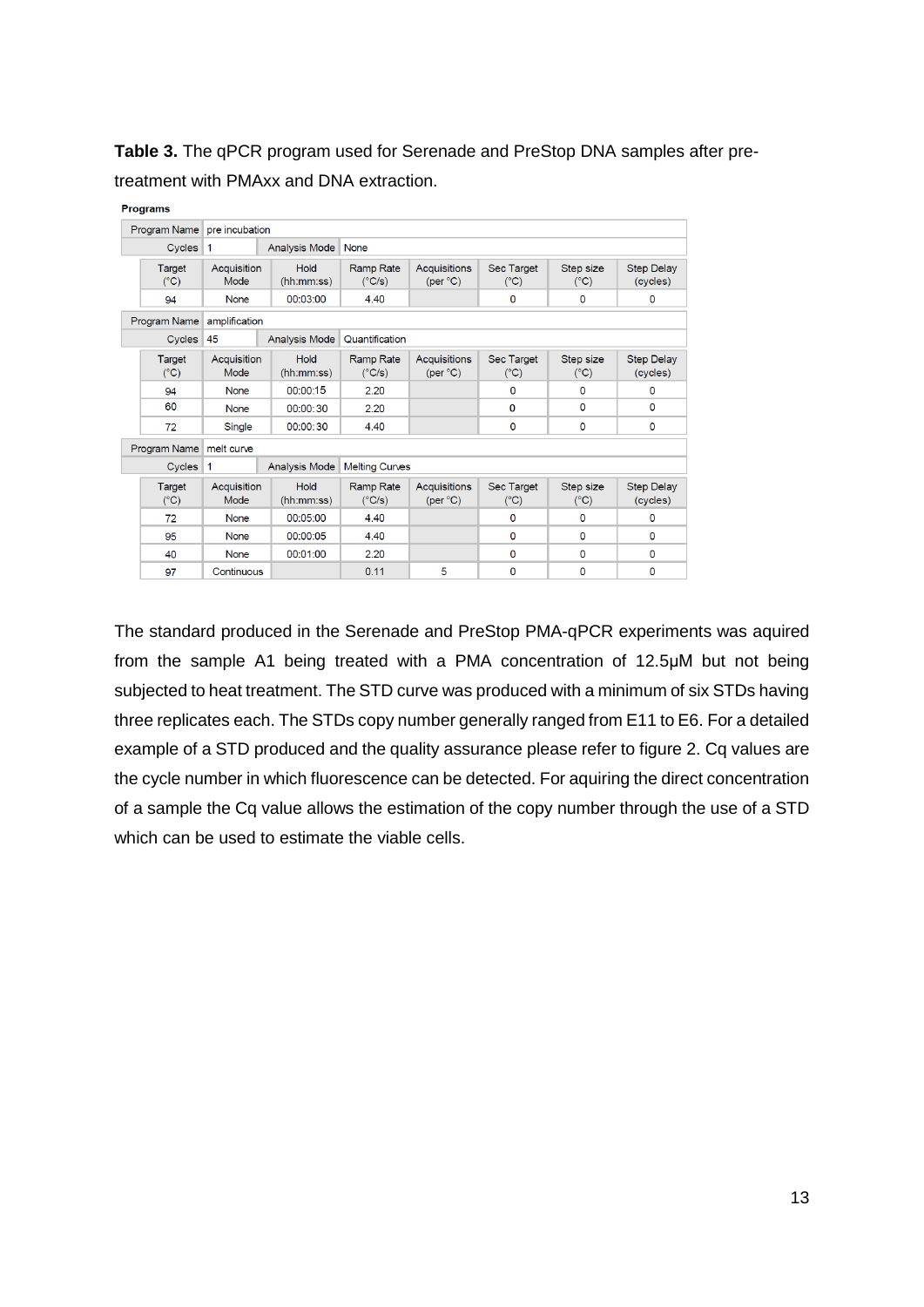

**Figure 2.** Example of the Standards used to determine concentration of a specific sample.

To evaluate the population change in the viable population from the original the following equation was used ( $Cq<sub>sample w/PMA</sub> - Cq<sub>sample w/o PMA</sub>$ ) =  $\Delta Cq$ . Consequently, population changes can be quantified to evaluate if viable cell numbers increased decreased or remained stable but the exact size of the population cannot be estimated. A STD curve allows the estimation of the log concentration for each treatment which can be used to estimate the viable cells.

But in order to convert Cq into CFU another type of calibration/STD curve was required, using 10 fold dilutions of the target BCA followed by DNA extractions for each dilution was needed to produce a linear relationship between Cq and the number of BCAs. Since the first part of the research was directly focusing on the change in population, ΔCq values were sufficient to study the impact of PMA.

#### **Statistical methods**

Non-parametric tests were selected for testing differences due to the data sets being too small for testing parameters of normal distribution. Since there are more than two sets of numerical data, a multiple group comparison test was used first: one-way analysis of variance (ANOVA). After confirmation that ANOVA generated a statistically significant P-Value < 0.05 then the data sets were followed by a post hoc test to determine between which two data sets differences exist. The selected post hoc test used to test differences between each data set was the Mann-Whitney U test.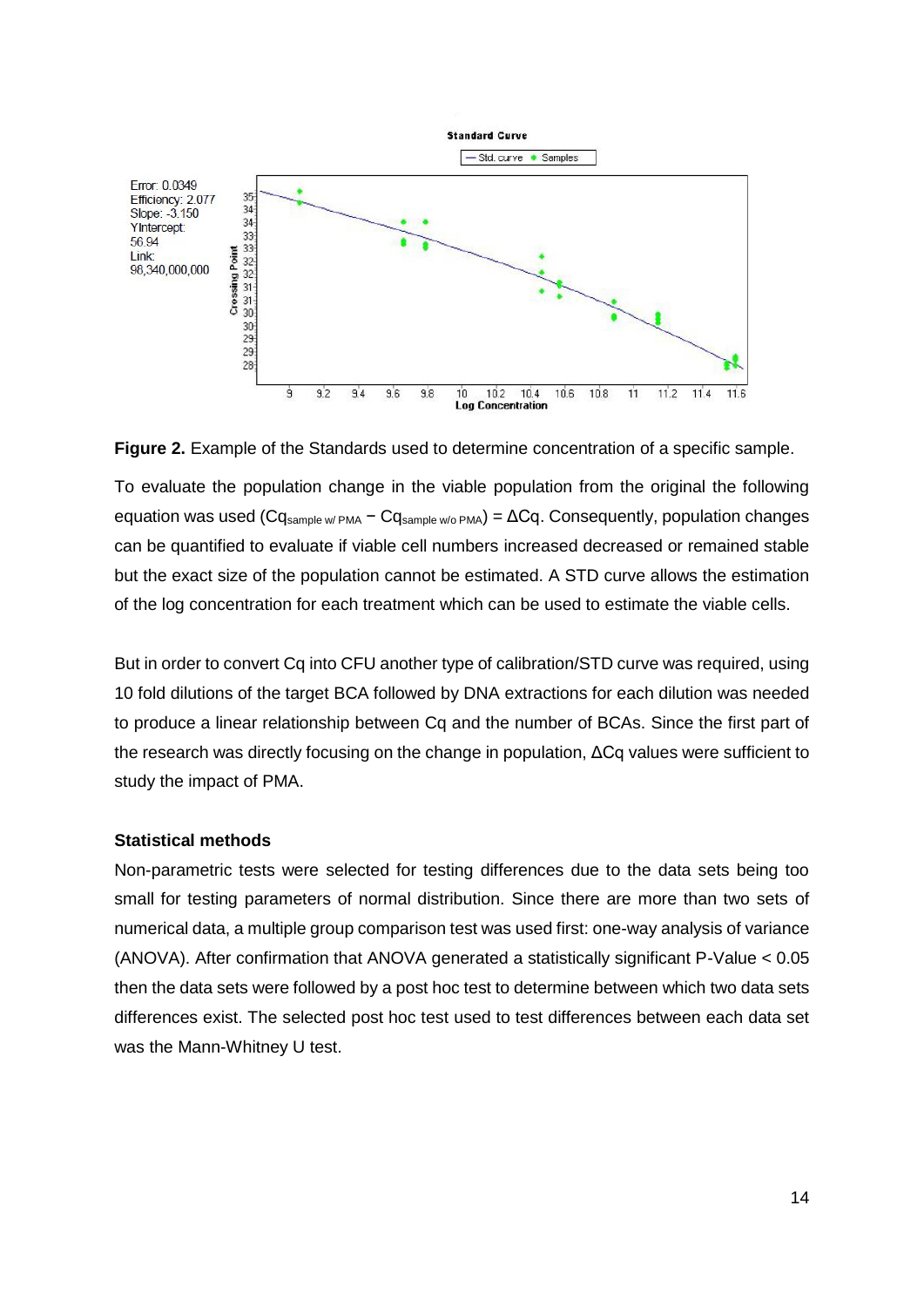## <span id="page-16-0"></span>**Results**

The effects of PMA pre-treatment for analysing change in population of live cells in Serenade and PreStop with qPCR are represented by Figure 3 and Figure 4, respectively. The developed protocol and molecular tool successfully amplified the viable population of each BCA, and distinct differences in ΔCq-value were obtained with non-PMA treated samples.





**Figure 3.** The effect of different PMA concentrations in amplification of *Bacillus subtilis* cells subjected to 95°C for 5 and 10 minutes represented by ΔCq values.

The mean (circle) and median (triangle) values are overlapping indicating a normal distribution for each data set. Only application of 25 µM of PMA resulted in positive ΔCq values. After a 5 minute heat treatment of 95°C all samples presented a decline in viable population size. The best PMA concentration after heat treatment of 5 minutes appeared to 25 µM application because of its overlapping mean and median and small variability among replicates; 100µM PMA application led to the data of worst quality. The largest difference in population change was between PMA 100µM and PMA 100µM + 95°C (10 mins) which has a -890% population difference.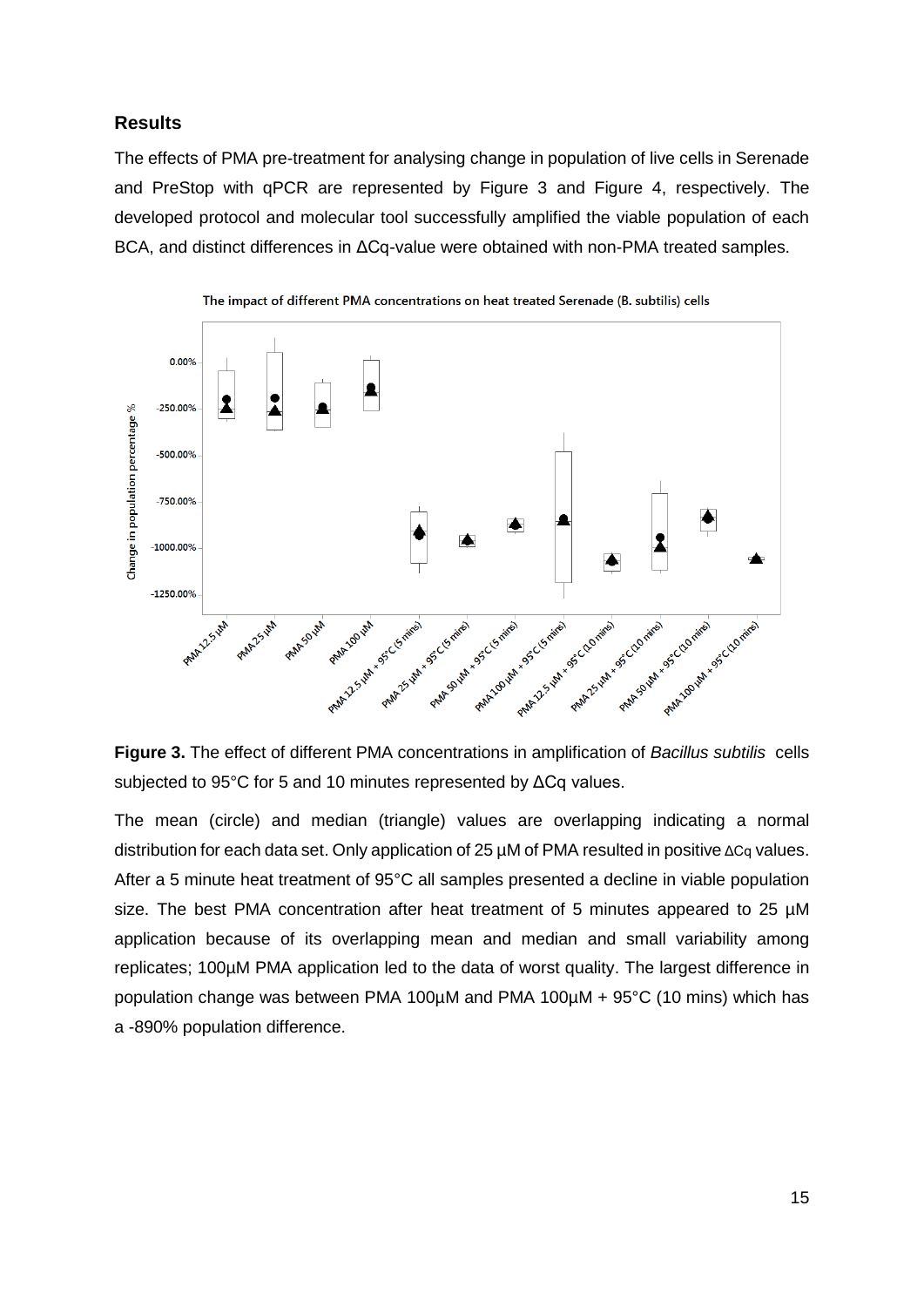The difference between each group and treatment type was tested with an (One-Way Analysis of Variance) ANOVA test. With 95% confidence a P-Value of > 0.01 was generated with the Minitab statistics software suggesting that at least one mean in the data sets were different. The difference between the group's ΔCq values of just PMA treated (Samples A2 Table 1) and with PMA treatment and heat treatment of 95°C (samples B2 Table 1) was confirmed by a Mann-Whitney Test. With 95% confidence a P-Value of 0.0304 was generated strongly suggesting that a significant difference between these data sets exist, thereby confirming PMA function. Difference between the treatment groups' ΔCq values of just PMA treatment (sample A2 Table 1) and without PMA treatment (samples A5, B5, and C5 Table 1) was tested with a Mann-Whitney Test. With 95% confidence a P-Value of 0.2410 was generated suggesting that a significant difference between these data sets do not exist.





**Figure 4.** The effect of different PMA concentrations in amplification of *Gliocladium catenulatum* cells subjected to 95°C for 5 and 10 minutes represented by ΔCq values.

As the PMA concentration applied in non-heat treated samples was increased the variability in ΔCq value expands. The data sets for all treatment groups start with negative values with and without the heat treatment process suggesting PMA function. A difference in the impact of PMA treatment can be clearly visualised with the 12.5 µM, 50µM and 100 µM PMA application after 5 minutes of heat treatment due to the decline in the original population; with the 50 µM applications displaying the greatest decline suggested by the position of the mean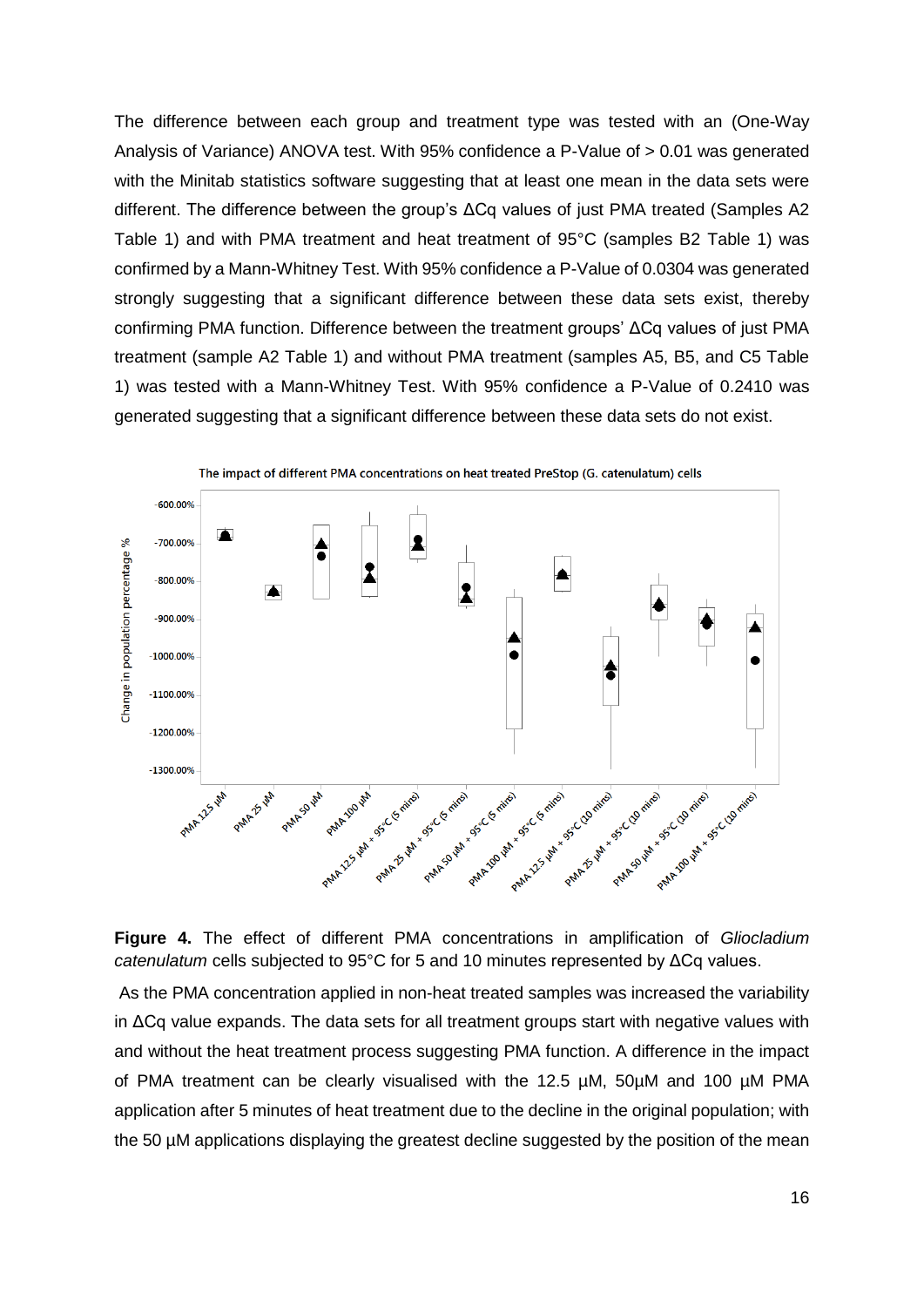within the box plot. The largest difference in population change was between the PMA 50µM and PMA 50µM + 95°C (5 mins) which has a -350% cycle difference.

The difference between each group and treatment was tested with an (One-Way Analysis of Variance) ANOVA test. With 95% confidence a P-Value of > 0.01 was generated suggesting that at least one mean in the data sets were different. The difference between the group's ΔCq values of just PMA treated (Samples A3 Table 1) and with PMA treatment and heat treatment of 95°C (samples B3 Table 1) was tested by a Mann-Whitney Test. With 95% confidence a P-Value of 0.5083 was generated with the Minitab statistics software suggesting that a significant difference between these data sets do not exist. But difference between the treatment groups' ΔCq values of just PMA treatment (sample A3 Table 1) and without PMA treatment (samples A5, B5, and C5 Table 1) was tested with a Mann-Whitney Test. With 95% confidence a P-Value of  $> 0.01$  was generated suggesting that significant differences between these data sets exist, thereby confirming PMA function.

#### <span id="page-18-0"></span>**Discussion**

Prior to considering population analyses of BCAs and the pathogen in different climatic conditions within different environmental settings there is a need of a tool to accurately and precisely quantify their viable populations. The research developed a sensitive, reliable and robust molecular based assay for quantifying the viable populations of the BCAs in order to study the population dynamics of these organisms. A recent study by Soto-Muñoz *et al*. (2014) has successfully developed and tested this method on the BCA *Pantoea agglomerans* CPA-2. Prior to discussing which concentrations are optimum for amplifying the viable population of each BCA there is a need to question if PMA treatment displays an impact. This can be achieved through observing the difference in population of non-PMA treated and PMA treated samples. For this part of the discussion the heat treated samples was ignored as sensitivity of the developed tool was a must, and therefore without any type of subjugation of samples differences within the population should be presented with such a molecular tool.

For Serenade (*Bacillus subtilis*) Figure 1 the four left boxplots are non-heat treated samples, and theoretically should have a value of 0 for their ΔCq-value to suggest no difference in PMA and non PMA treated samples. However even within relatively new biocontrol products, as is with the case of Serenade, cells are not at a stasis, and are either increasing or decreasing in population at a particular rate. Since the formulation used was a liquid the cells/spores are kept active during storage, consequently small differences was expected from the original population which has been the case; as the population range has been between +41% to - 368%. Thus, without even utilizing any means to change the population for analysis minuscular changes can be monitored with the molecular tool PMA-qPCR, indicating that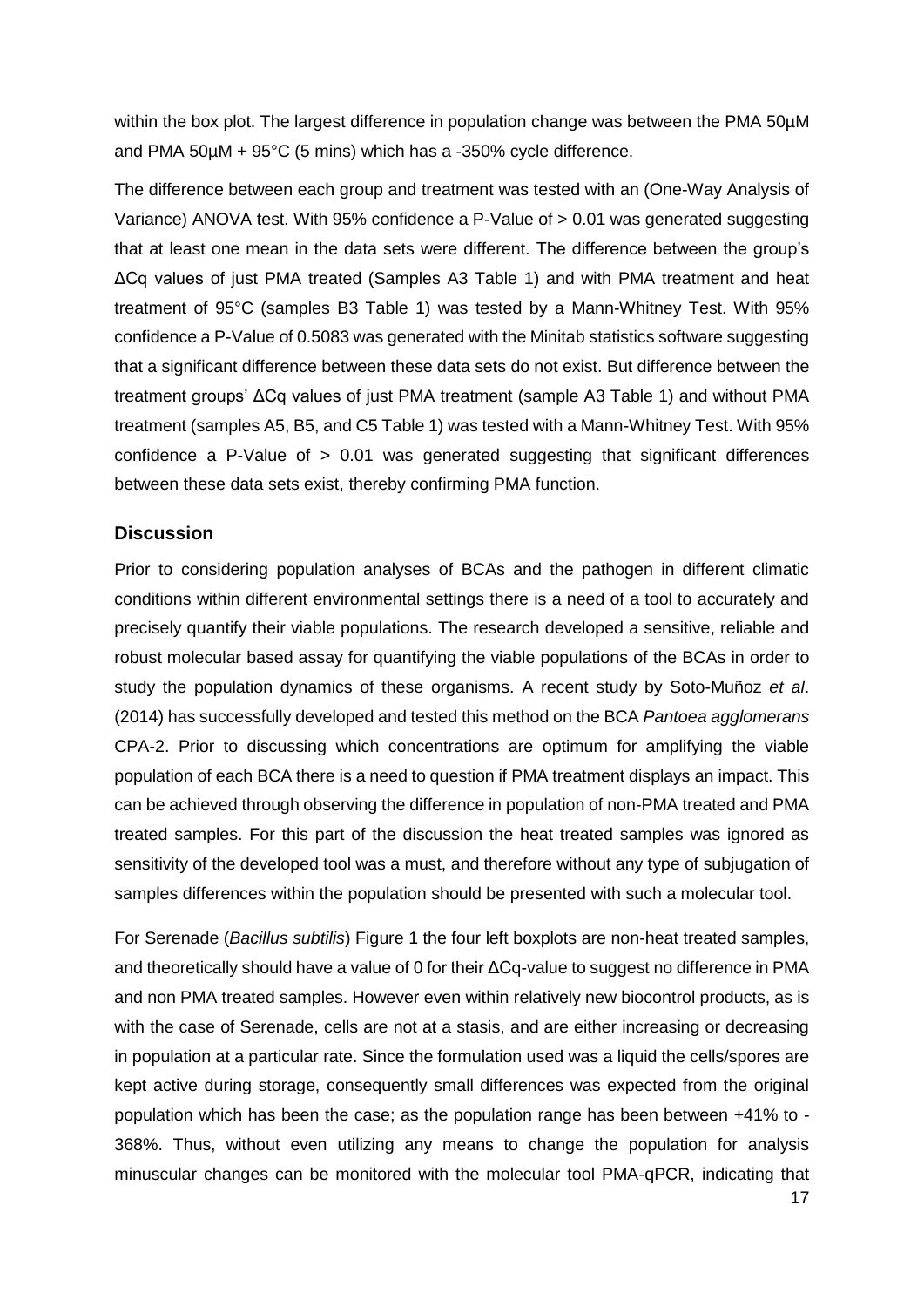PMA pre-treatment prior to qPCR can be utilized to analyse viable population changes of the BCA *B. subtilis* Serenade in formulated form. After heat treatment the change in viable population was confirmed as comparison between ΔCq data sets of just PMA treated (A2 Table 1) and with PMA treatment and heat treatment (B2 Table 1) yielded a P-value of 0.0304 strongly suggesting that this tool can monitor changes in the population.

For PreStop (*G. catenulatum)* Figure 2 the four left boxes are just PMA treated samples (A1- 4 Table 1) and theoretically should have a value of 0 for their ΔCq-value to suggest no difference with PMA treatment. As observed in figure 2 this was far from the case due to the population starting at -600% for all treatment groups. Comparison between the data sets in ΔCq values of just PMA treated (A3 Table 1) and non-PMA treated (A5, B5 and C5) generated a P-Value of > 0.01 strongly suggesting the function of the PMA treatment without the need of a population decliner. The biocontrol product PreStop is prepared as a dry formulation, and the act of dehydration and rehydration reduces the initial concentrations (Abadias *et al*., 2003). Downstream processing embeds drying, addition of volume materials (inert ingredients), adhesives, emulsifiers and adjuvants, which can adversely affect the original population of *G. catenulatum (*Abadias *et al*. 2000, 2001, 2003)*.* The drastic difference in the original population and the viable one was most probably due to these circumstances as dehydration and rehydration cause high mortality (Abadias *et al*., 2003). For *G. catenulatum* this packaging procedure has significantly reduced the original population as presented in figure 2, indicating that even before heat treatment there was a mass amount of dead cells in turn justifying why a statistical difference was not reached after heat treatment (P-value 0.5083). For the purpose of the molecular tool PMA-qPCR this strongly suggests that the use of PMA as a pre-treatment before qPCR can be utilized to analyse the viable population change of this BCA *G. catenulatum* PreStop in formulated form.

The concentration of PMA used can be fundamental on the outcome of viable cells amplified (Desneux, Chemaly, and Pourcher, 2015; Lv *et al*., 2016). Preliminary research suggested that  $10<sup>8</sup>$  cfu/ml for each BCA was the threshold for control and consequently the research focused on identifying the optimum PMA concertation for Serenade and PreStop at this dosage. The type of cell affects the amount of PMA required. The cell wall properties and components can cause difficulty for the PMA molecule to access to the exposed DNA and consequently the DNA modification stage. The simpler less protective peptidoglycan cell walls of *B. subtilis* post cell death can allow easier access of PMA molecules to the exposed DNA through larger opening, while the complex highly protective chitin, glucans, mannans and glycoproteins of spores and mycelium cell walls may physically obstruct by containing smaller/limited openings for the PMA molecule to gain access or the DNA to be swept out. In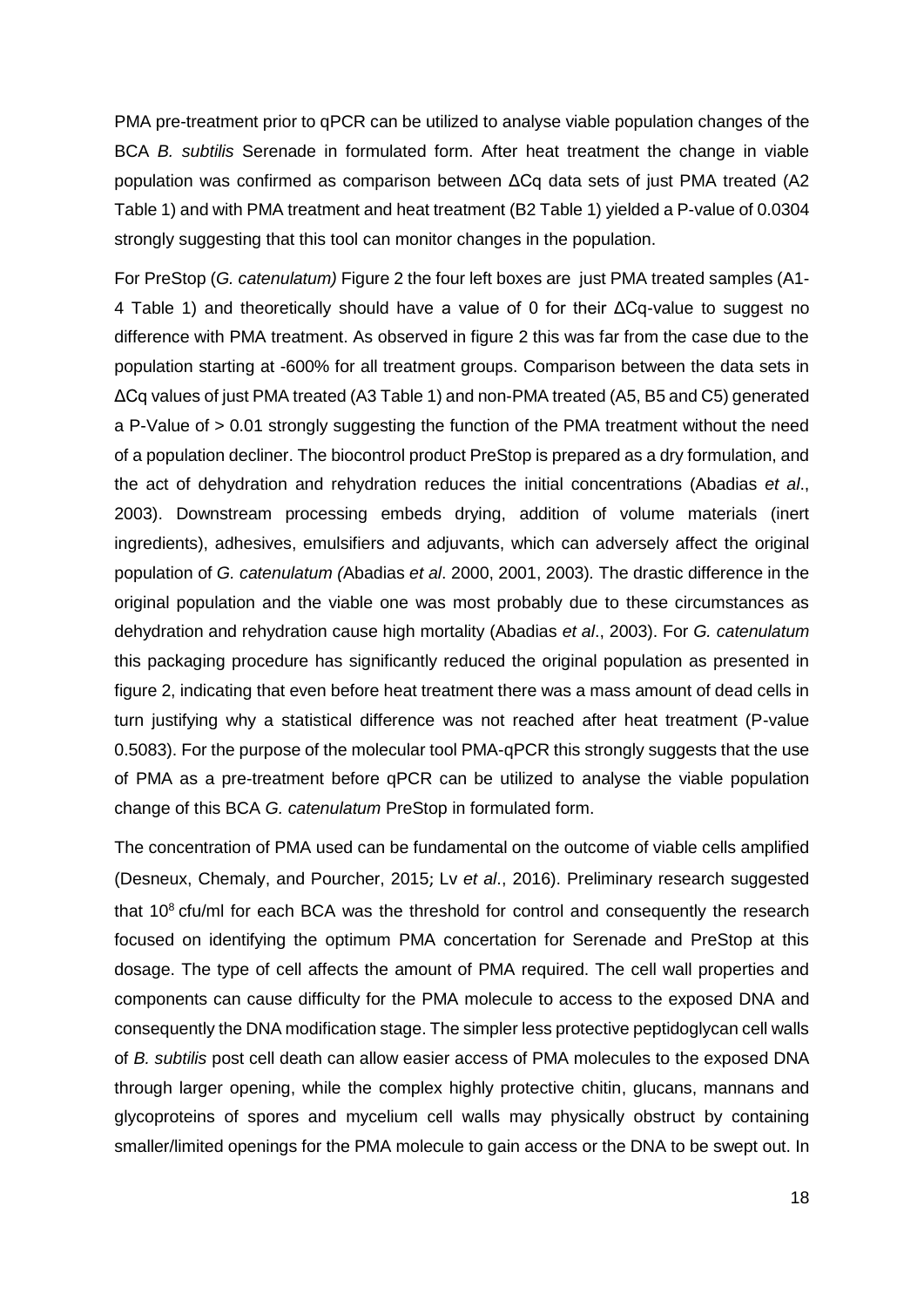result *B. subtilis* required a lower PMA concentration of 25µM, and *G. catenulatum* required a higher PMA concentration of 50µM for reliable viable population analyses.

# **1. In vitro studies on the effect of BCA dosage on** *B. cinerea* **mycelial colonization and macro conidia production**

## **Background for research**

Prior to in vivo studies in vitro studies allow the comprehension on how each BCA functions without being limited by other factors such as the plants natural biota and stressful conditions. In vitro studies allow the research to focus on the maximum potential of Serenade and PreStop against botrytis as the environment of an agar plate is non-hostile. Most importantly the applied dose can be relied upon due to the lack of adverse conditions affecting the initially applied dose. Identifying how much of the acquired control efficacy depends on the BCA and how much depends on the formulation is important for comprehending what might be affecting the inconsistency of both these BCAs.

## **Objectives**

- **(1)**Identify the dose response and threshold of control of *B. cinerea* to Serenade (both in formulated and pure isolate form).
- **(2)**Identify the dose response and threshold of control of *B. cinerea* to PreStop (both in formulated and pure isolate form).

Identifying the dose response of *B. cinerea* to Serenade and PreStop and developing dose response models are the key in determining the consistent and effective dose required for controlling *B. cinerea*. The control threshold and or economic threshold refers to the minimum required dose needed to control *B. cinerea* in order to avoid economic loss or aesthetic damage to the crop.

## <span id="page-20-0"></span>**Materials and methods**

## <span id="page-20-1"></span>*Experimental treatments*

We conducted in vitro studies to determine the dose response curves. BCAs were applied at different dosages in plates co-inoculated with a *B. cinerea* mycelial plug (Figure 5). For each BCA, there were 18 treatments: six BCA doses (10<sup>5</sup>, 10<sup>6</sup>, 10<sup>7</sup>, 10<sup>8</sup>, 10<sup>9</sup> and 10<sup>10</sup>cfu/ml) three temperatures (4°C, 10°C and 20°C). For each treatment, 15 replicates were used; in addition,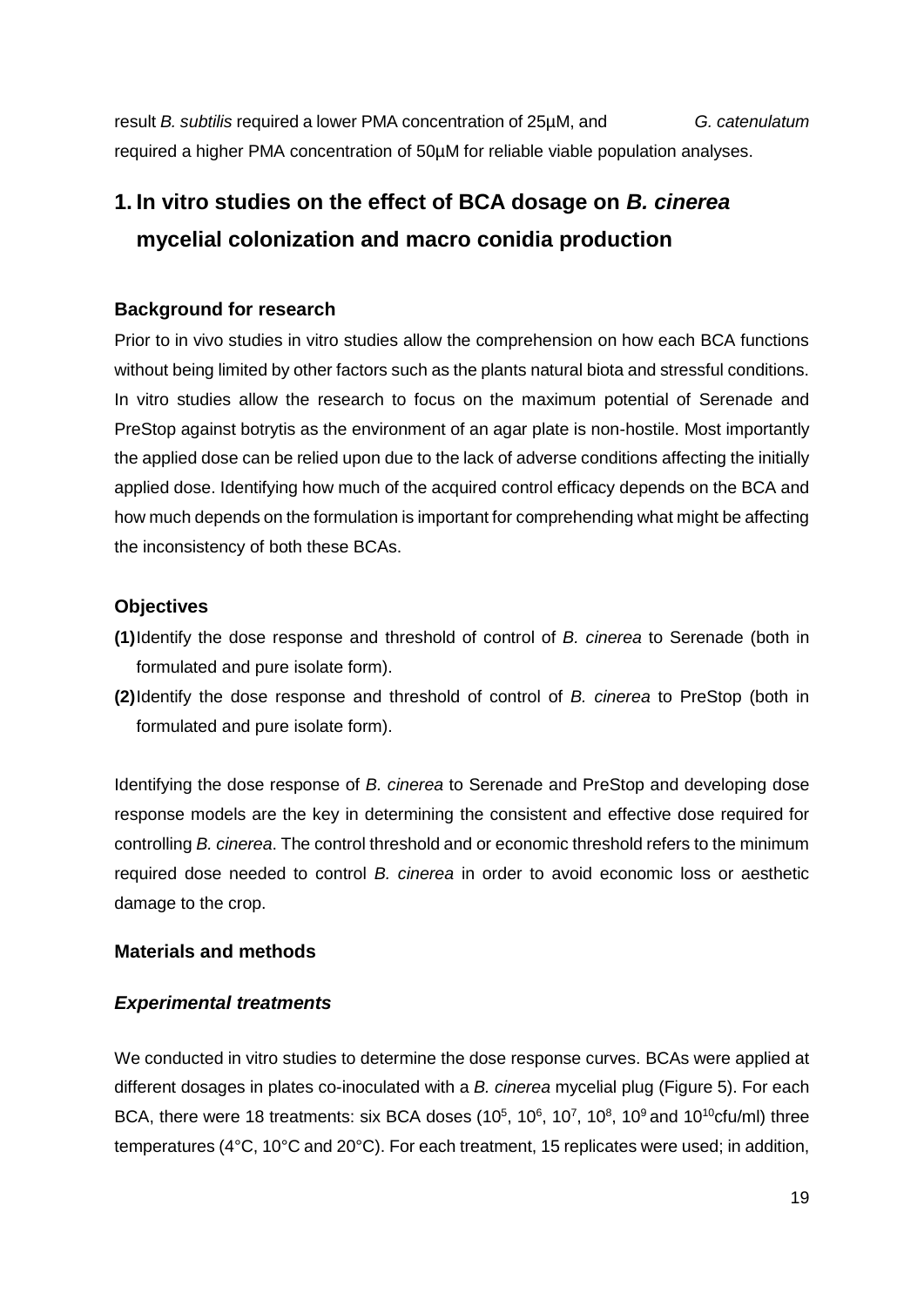three replicates with only *B. cinerea* mycelial plug were also used as control. The experiment was repeated twice.

#### **Model description**

The experiment for testing the dose effect of PreStop and Serenade in formulated and pure isolate form was opted for a simple model in which only the pathogen (*Botrytis cinerea*) and BCA (Serenade or PreStop) were present in the environment. Such a model allowed the perception on how well each BCA treatment type and dose controls botrytis and if the control was dependant on dose, temperature, formulation or all.



**Figure 5.** Plate design of in vitro BCA dosage testing on mycelial colonisation and macro conidia production (not to scale).

For ensuring both the BCA and the pathogen did not have an advantage for nutrient acquisition from the agar they were placed simultaneously. After 7 days an image of the plate was acquired and analysed with image j to calculate the area gained by the pathogen. After image acquisition the plate was washed with a solution composed of maximum recovery diluent/tween20, and the contents passed through filter paper to acquire a solution containing macro conidia of *B. cinerea*. A haemocytometer was utilised to calculate the concentration of *B. cinerea* conidia in each solution. There was rational in repeating the in vitro dosage testing experiments with pure isolates of the BCAs, in order to further our understanding on what extent the effect of formulation has on control efficacy. Since formulations can contain additives, adjuvants and etc., which can assist in improving the BCAs efficacy.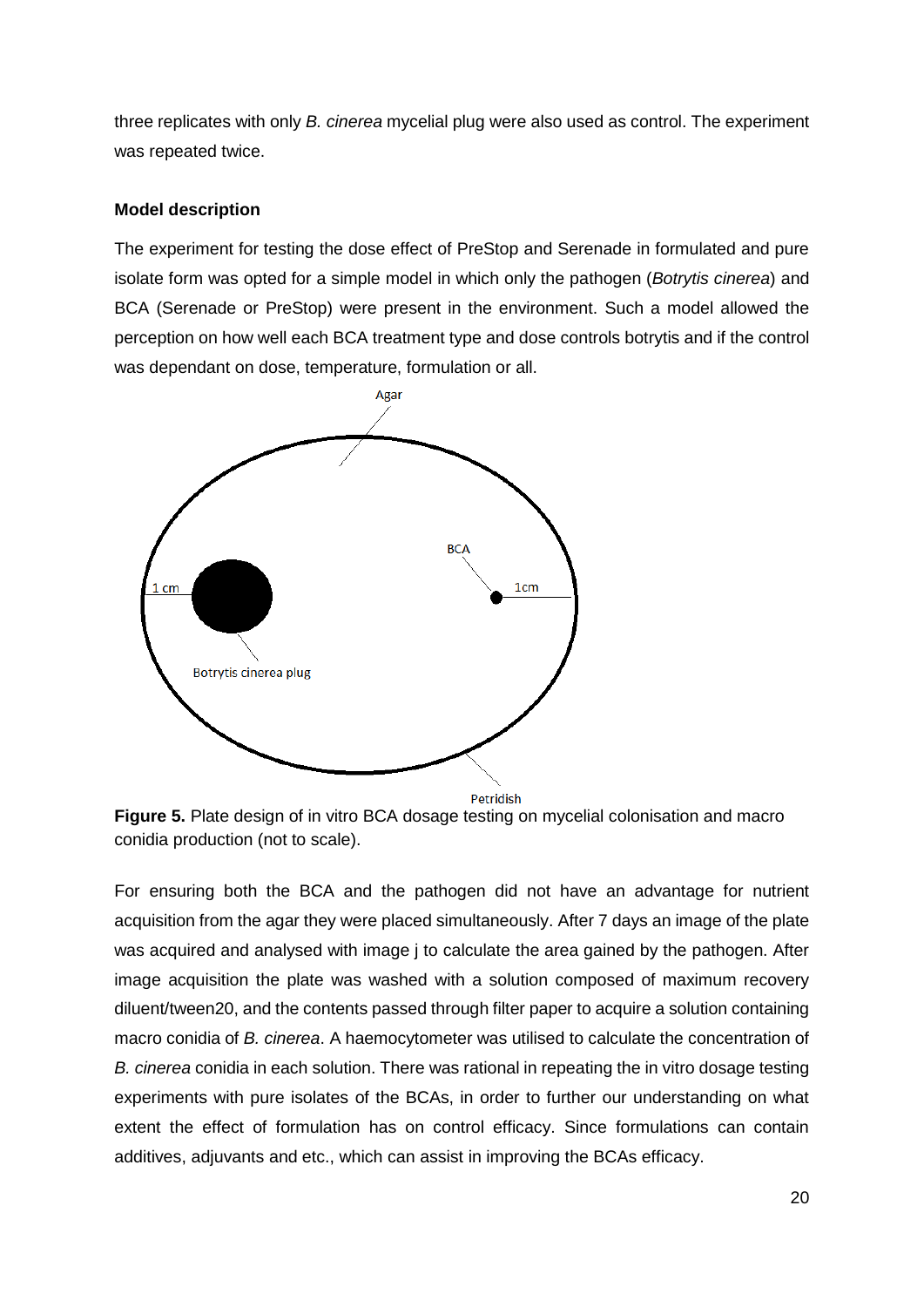## **Experimental design**

Each formulated BCA treatment group contained thirty replicates broken down into two experiments containing fifteen replicates each. Each pure isolate BCA treatment group contained a total six replicates broken down into two experiments containing three replicates each. For macroconidia spore release experiments each treatment group contained a total of six replicates broken down into two experiments containing three replicates each.

The plate treatment for each BCA was prepared in the order represented by table 4. **Table 4.** Order of plate treatment preparation for each BCA.

| 10 <sup>6</sup> | $10^{5}$        | 10 <sup>6</sup> | $10^9$          | 10 <sup>8</sup> | 10 <sup>6</sup> | 10 <sup>6</sup> | 10 <sup>9</sup> | 10 <sup>6</sup> | $10^{10}$       |
|-----------------|-----------------|-----------------|-----------------|-----------------|-----------------|-----------------|-----------------|-----------------|-----------------|
| 10 <sup>8</sup> | 10 <sup>9</sup> | $10^{8}$        | $10^{10}$       | 10 <sup>9</sup> | 10 <sup>9</sup> | $10^{10}$       | 10 <sup>6</sup> | 10 <sup>9</sup> | $10^{5}$        |
| $10^{7}$        | 10 <sup>8</sup> | 10 <sup>9</sup> | $10^{8}$        | $10^{10}$       | 10 <sup>8</sup> | $10^{7}$        | $10^{5}$        | $10^{5}$        | 10 <sup>9</sup> |
| $10^{10}$       | $10^{10}$       | $10^{10}$       | 10 <sup>6</sup> | 10 <sup>5</sup> | $10^{7}$        | $10^{8}$        | $10^{10}$       | $10^{10}$       | $10^{7}$        |
| 10 <sup>5</sup> | 10 <sup>6</sup> | $10^{7}$        | $10^{5}$        | 10 <sup>6</sup> | $10^{10}$       | 10 <sup>9</sup> | $10^{7}$        | $10^{7}$        | $10^8$          |
| 10 <sup>9</sup> | $10^{7}$        | $10^{5}$        | $10^{7}$        | $10^{7}$        | $10^{5}$        | $10^{5}$        | 10              | 10 <sup>8</sup> | 10 <sup>6</sup> |

The order in table was followed to an extent to produce 15 replicates for each treatment group.

## **BCA dose on botrytis colonization**

The nutrient agar (50%) / potato dextrose agar (PDA) (50%) plates were used for Serenade dose experiments, while malt extract agar (50%) / PDA (50%) were used for PreStop dose experiments. The commercially available formulated version of each BCA product (Serenade or PreStop) was prepared to contain  $10^{10}$  cfu/ml.

Next an agar plug with an area of 908.89 mm<sup>2</sup> was obtained with the use of a vial cap and disposed. The plug was obtained 1cm away from the edge of the plate with the radius of the plug being at the centre of the plate. The cap was heat sterilized for 30 seconds and then placed into a 70% ethanol solution for 60 seconds. Next a new vial cap with the same area was acquired and used to obtain and transfer a botrytis plug (10 day old *B. cinerea* culture grown at 20°C) into the empty agar space. Following on the cap was heat sterilized for 30 seconds and then placed into a 70% ethanol solution for 60 seconds.

Subsequently the appropriate treatment, (Serenade or PreStop) and type (formulated form, or pure isolate) was obtained with the correct pipette, and the required BCA dose was transferred as a single droplet onto the adjacent side of the botrytis plug 1cm away from the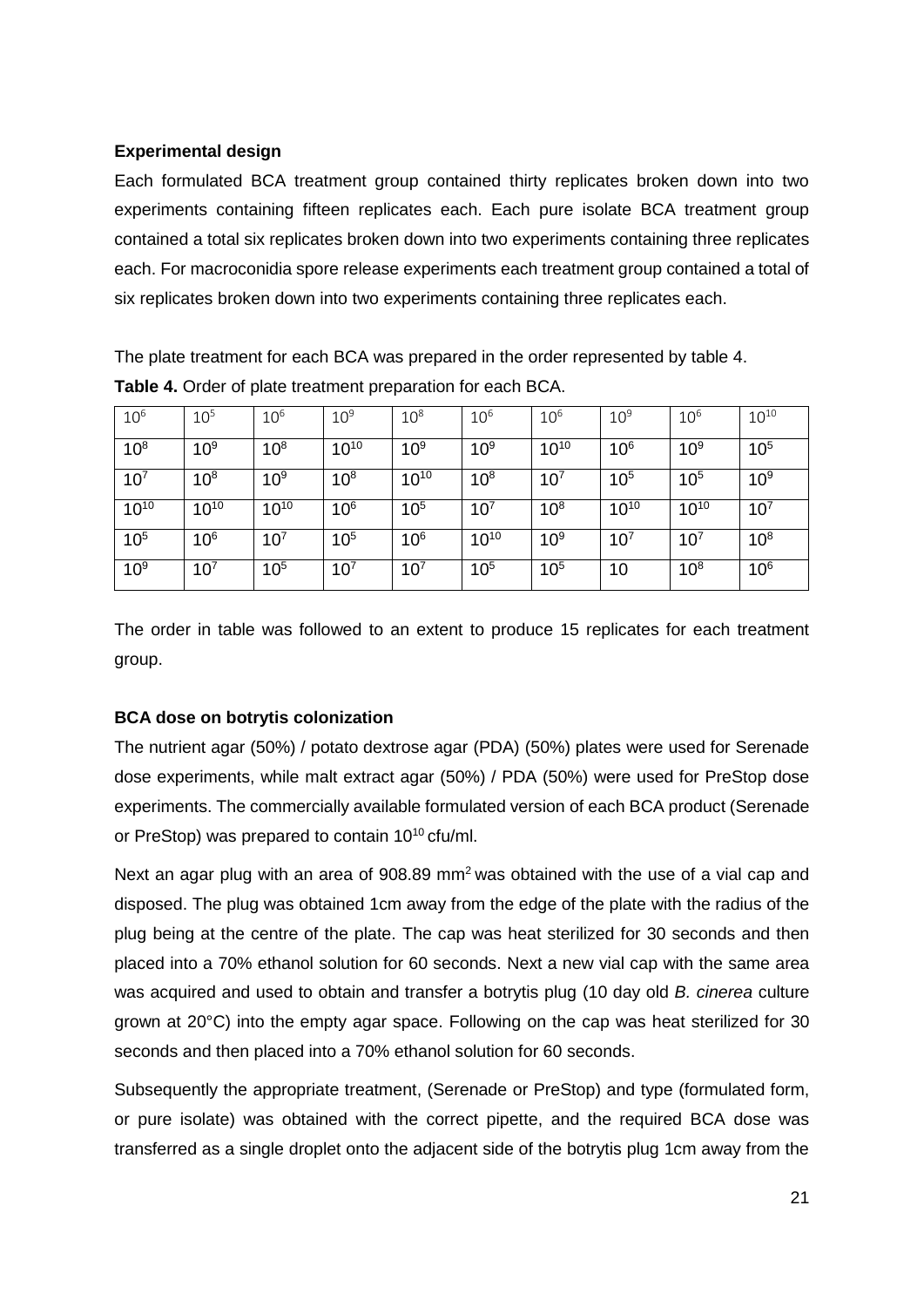edge of the plate, ensuring that the droplet's radius was at the centre of the plate (represented by Figure 5). Succeeding this stage the plate lid was placed onto the petri dish and the plate was sealed with parafilm.

The plates were stored for 7 days at 4°C, 10°C, and 20°C. After 7 days the plates were transferred into a class 1 cabinet unsealed and placed into a dark background, and a high resolution image (16.1-megapixel high-resolution photos) of the plate without the lid was acquired with a camera. Within each image a standard of 0.25cm square graph paper was included. The images were analysed for botrytis colonization by Image J.

## **BCA dose on botrytis macroconidia release**

From each treatment group and level of dose within each temperature 6 plates were acquired at random and put through the following stages for botrytis macroconidia release per mm<sup>2</sup> of botrytis colonized regions. Initially a maximum recovery diluent solution was prepared and within a class 1 cabinet 10µl of tween 20 was added for every litre.

With the use of a pipette 5mls of the MRD/T20 solution was transferred twice slowly onto the plate of interest, a total of 10mls of MRD/T20 was transferred into each plate. The lid was closed, and the plate was placed onto a set at 15 rev/min for 5 minutes. After 5 minutes of slow agitation the contents of the plate was poured through a plastic funnel containing a micro cloth filter into a vial.

After adequate mixing of the spore solution 10μl of the conidia solution from the vial was transferred onto a sterile Haemocytometer (IMPROVED NEUBAUER depth 0.1mm 1/400mm<sup>2</sup>) and covered with the cover glass. The macroconidia was counted under a light microscope. Subsequently the total macroconidia released per  $mm<sup>2</sup>$  was acquired by: amount of macroconidia in 1ml  $\times$  total volume of sample/ total area gained by botrytis.

## <span id="page-23-0"></span>**Results**

The data on figures 6-13 are of graphical representation of the results and are pending statistical analysis. For the biocontrol product Serenade increasing the dose declined botrytis colonization both in formulated and pure isolate form (Figure 6 and 7), and for the biocontrol product PreStop increasing the dose declined botrytis colonization both in formulated and pure isolate form (Figure 10 and 11), excluding the 10°C sample set for the pure isolate. For Serenade increasing the dose in pure isolate form reduced the macroconidia release from botrytis (Figure 9), while the latter was observed in formulated form (Figure 8). As PreStop dose was increased both in formulated and pure isolate form a decreasing trend in macroconidia spore release transpired (Figure 12 and 13).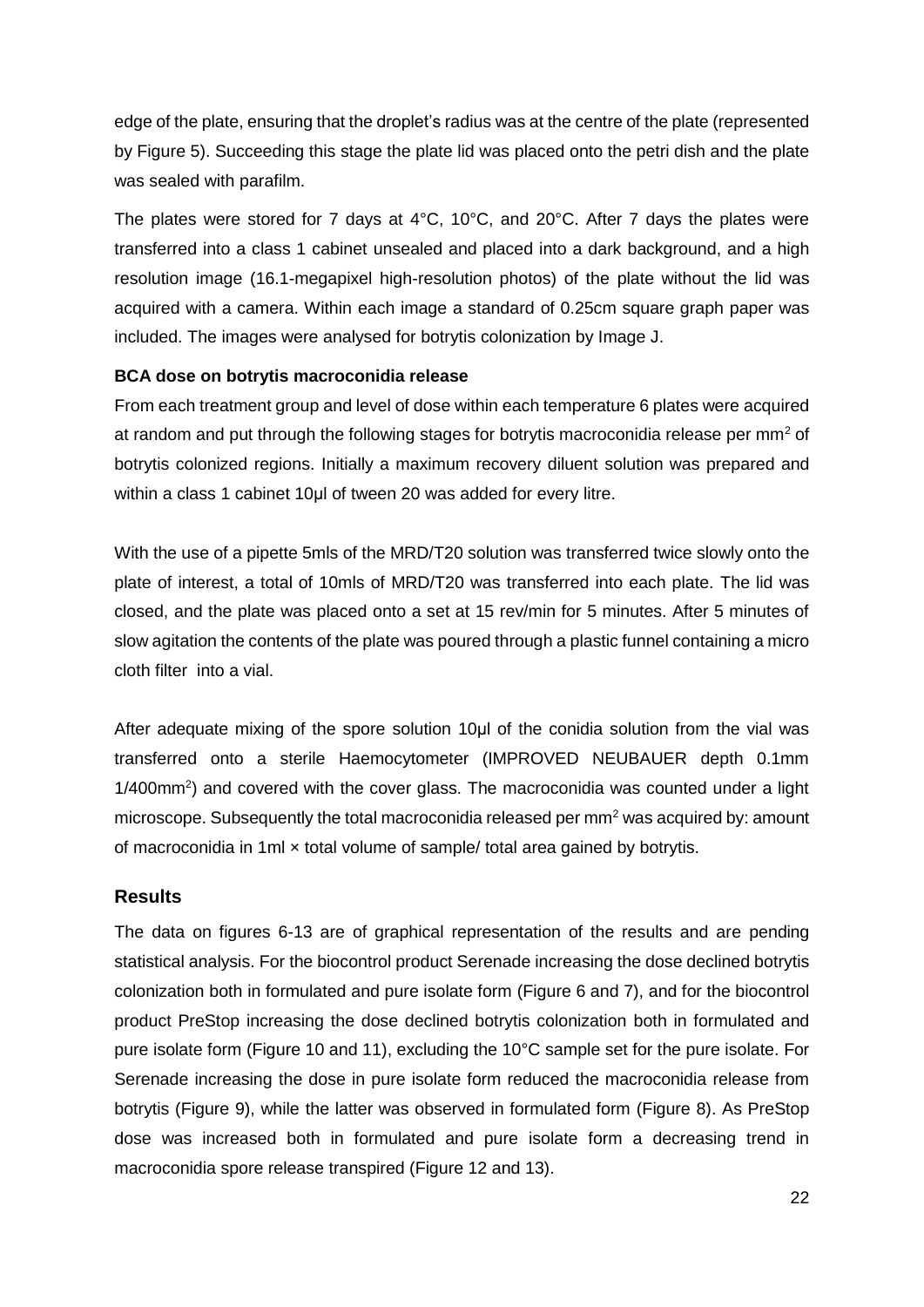

**Figure 6.** The effect of Serenade dose on botrytis colonization

The trend for dose response appears to be reduction in the area gained by botrytis as dose was increased, the highest dose (10<sup>10</sup> cfu/droplet) appears to reduce and or suppress the maximum amount of botrytis colonization. For 4°C the initial drop off point in botrytis colonization occurs at 10<sup>9</sup> cfu/droplet, while at 10°C and 20°C the initial drop off point in botrytis colonization occurs at 10<sup>8</sup> cfu/droplet.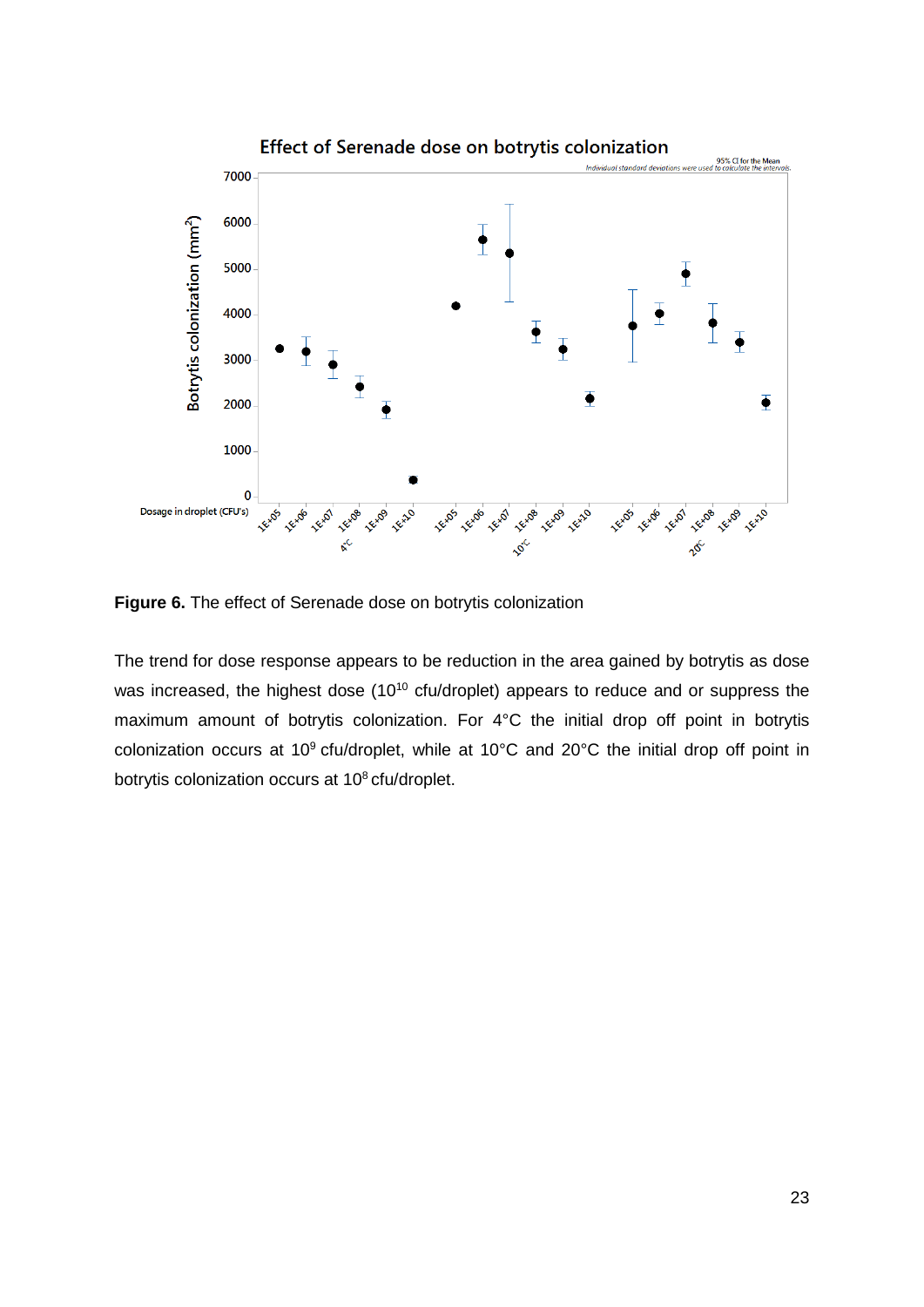

Effect of Serenade (pure isolate) on botrytis colonization



The trend for dose response appears to be reduction of botrytis colonization as the pure isolate dose was increased. For 4°C and 10°C the highest doses (10° cfu/droplet) have been the most effective for reducing the botrytis colonization. The initial drop off point in botrytis colonization at 4°C occurs at the 10<sup>7</sup> cfu/droplet dose, at 10°C occurs at 10° cfu/droplet and at 20°C occurs at 10<sup>8</sup> cfu/droplet.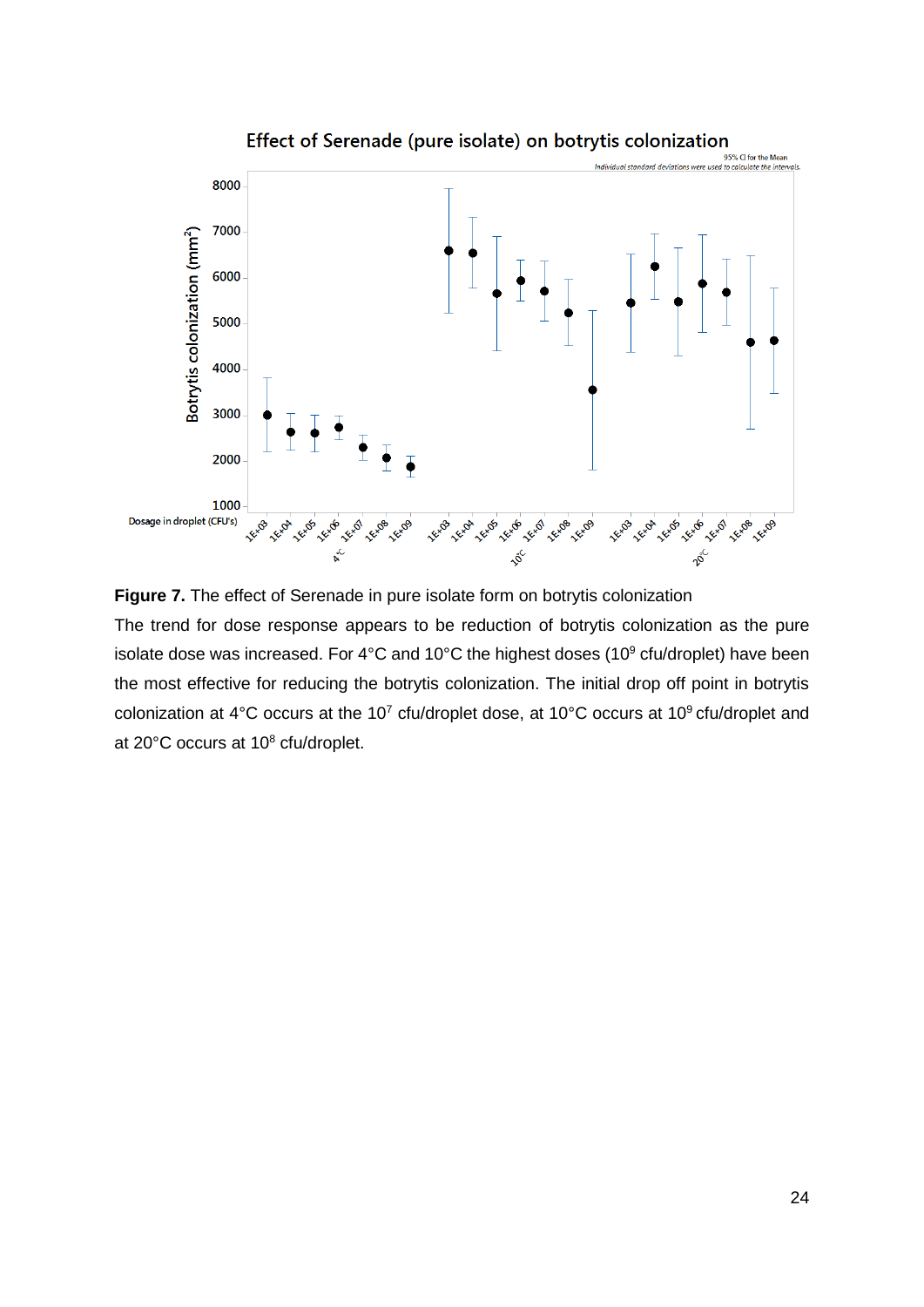

**Figure 8.** The effect of Serenade dose on botrytis macroconidia release

The trend for effect of Serenade dose on botrytis macroconida spore release at 4°C and 10°C suggest that increasing Serenade dose proliferates macroconidia release by botrytis, and a decreasing trend in macroconidia release only occurs at 20°C with the drop off point being 107 cfu/droplet.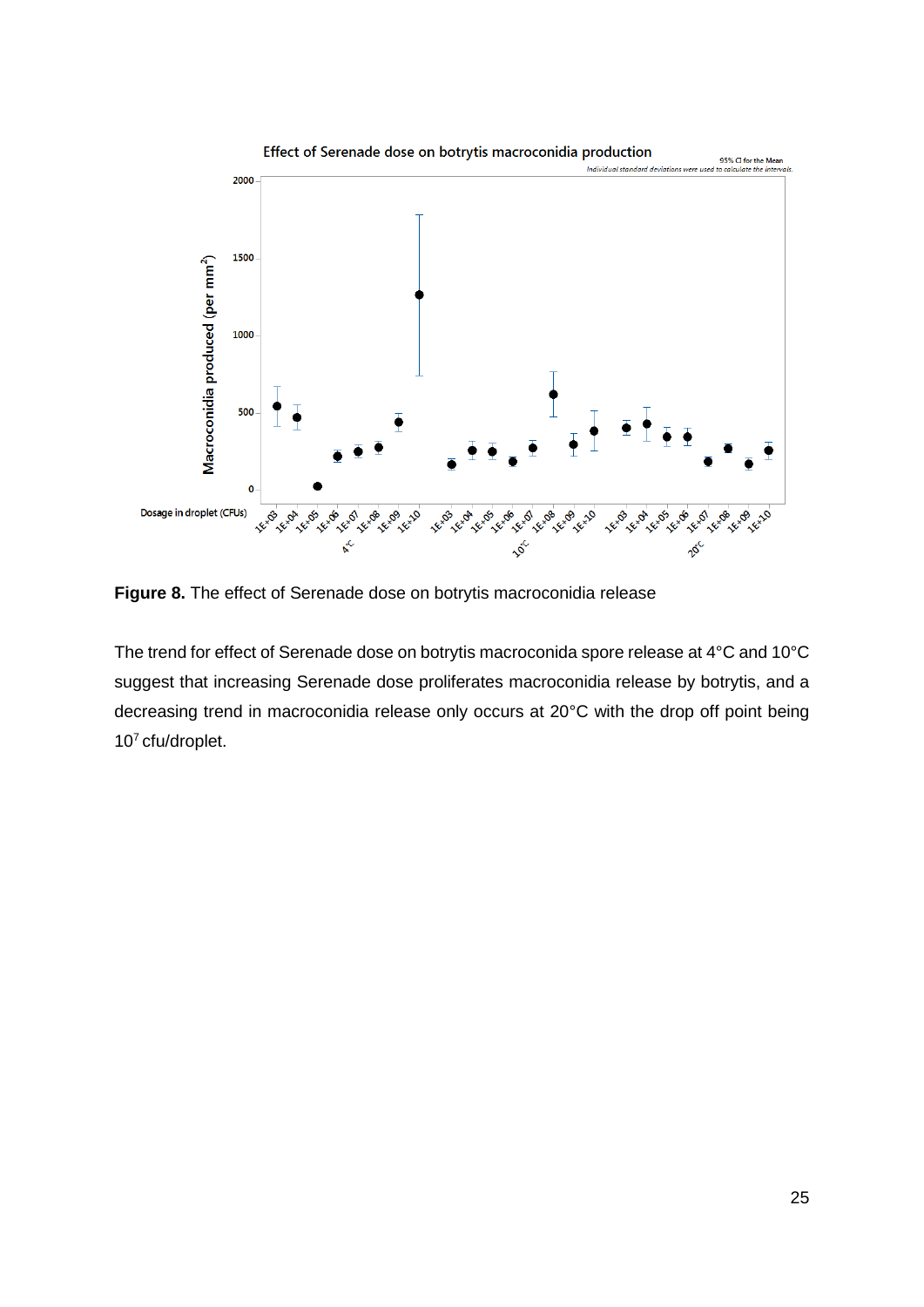

Figure 9. The effect of Serenade dose in pure isolate form on botrytis macrocondia release

Increasing the dose of Serenade within pure isolate form reduces the macroconidia spore release. Yet the steepness of the drop appears to be minimal at 4°C and 10°C, while at 20°C steeper decline transpires, the drop off point occurs at 10<sup>8</sup> cfu/droplet at 20°C.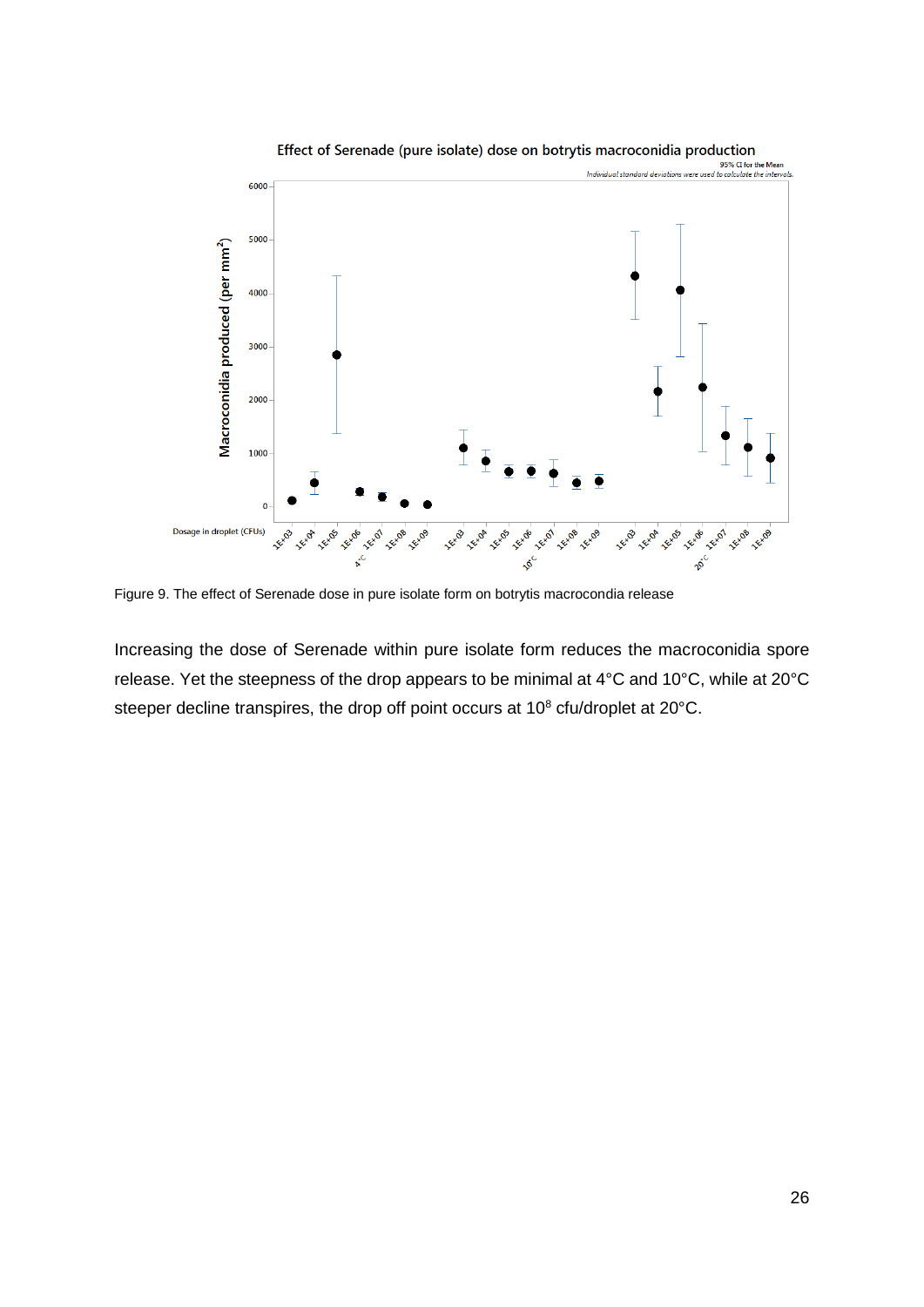

**Figure 10.** Effect of PreStop dose on botrytis colonization

The trend in figure 10 suggests increasing the dose in each temperature reduces the botrytis colonization, with the most effective dose being a  $10^{10}$  cfu/droplet for each temperature. The initial drop off point at 4°C occurs at 10<sup>6</sup> cfu/droplets, while at 10°C occurs at 10<sup>7</sup> cfu/droplet and at 20°C occurs at 10<sup>8</sup> cfu/droplet.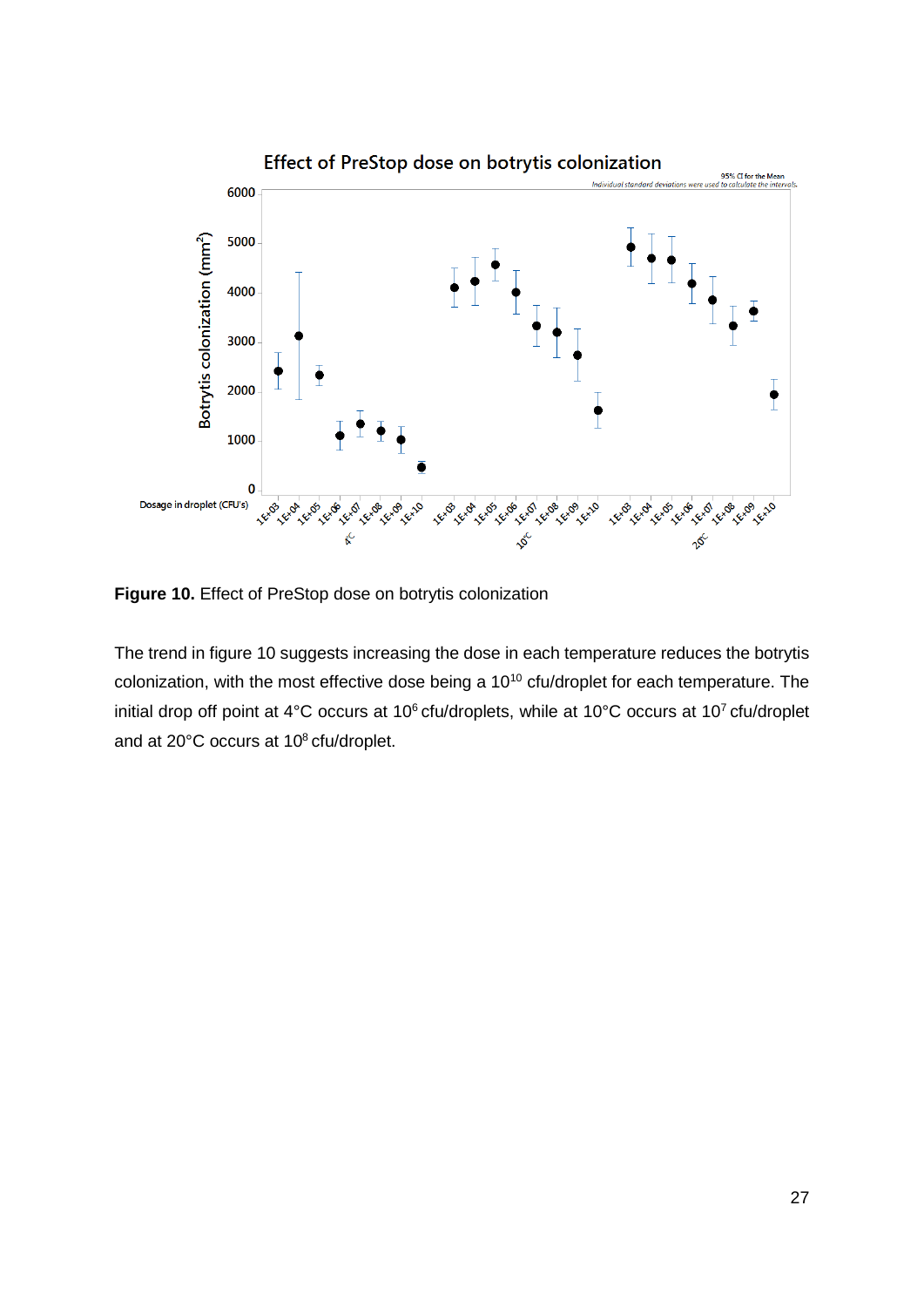

**Figure 11.** The effect of PreStop in pure isolate form on botrytis colonization.

Increasing the dose of PreStop within pure isolate form at 4°C and 20°C reduced botrytis colonization. A reduction trend of botrytis colonization was absent at 10°C. At 4°C the intial drop off point occurs at 10 $^6$  cfu/droplet, and at 20 $^{\circ}$ C occurs at 10<sup>7</sup> cfu/droplet.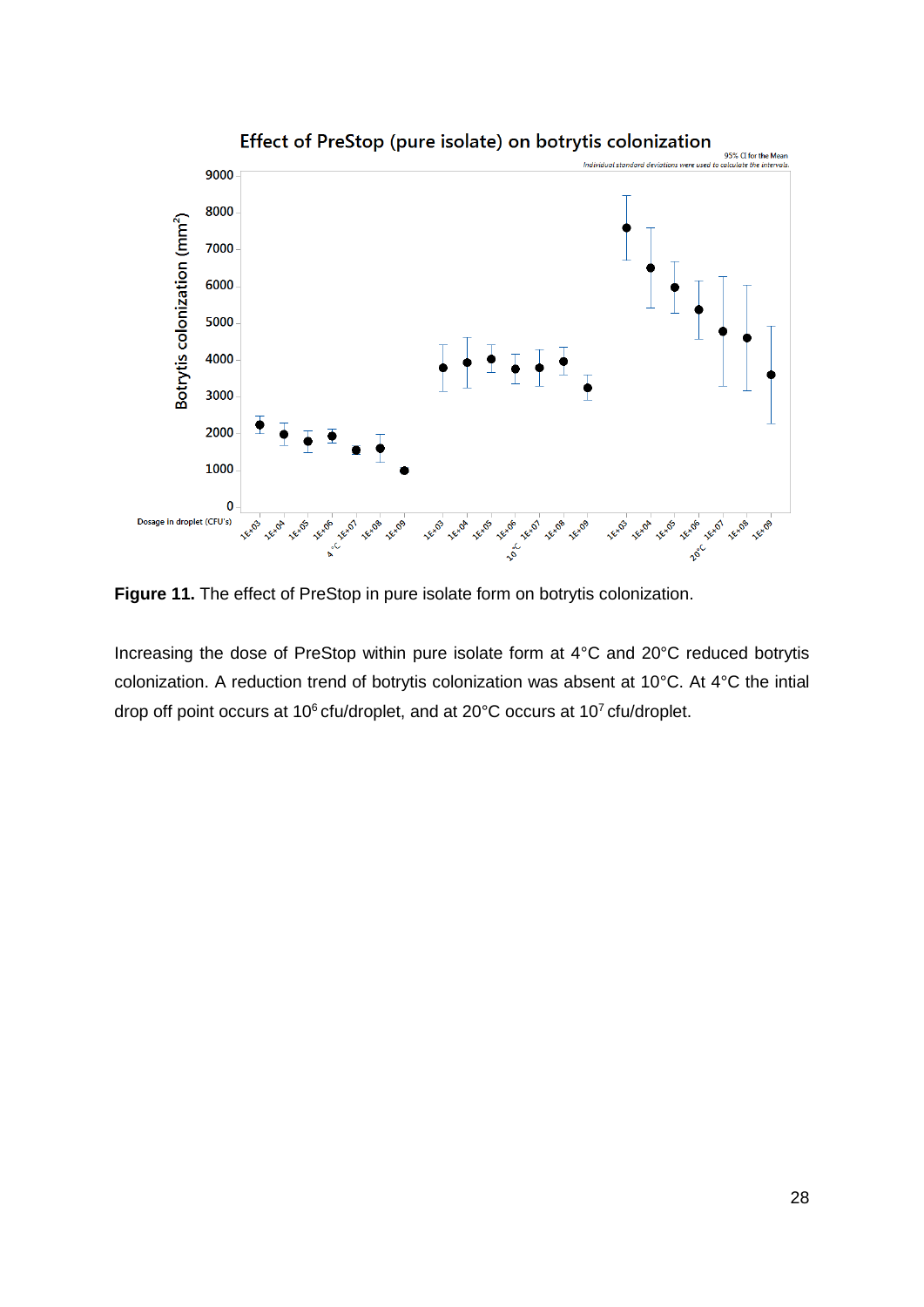

Effect of PreStop dose on botrytis macroconidia production

**Figure 12.** The effect of PreStop dose on botrytis macroconidia release

Increasing the PreStop dose induced a reduction in macroconidia release in all temperatures. The drop off point for 4°C and 10°C occurs at 10<sup>8</sup> cfu/droplet while at 20°C occurs at 10<sup>9</sup> cfu/droplet. In all temperatures the highest dose 10<sup>10</sup> cfu/droplet was not the most effective dose for reducing macroconida release by botrytis.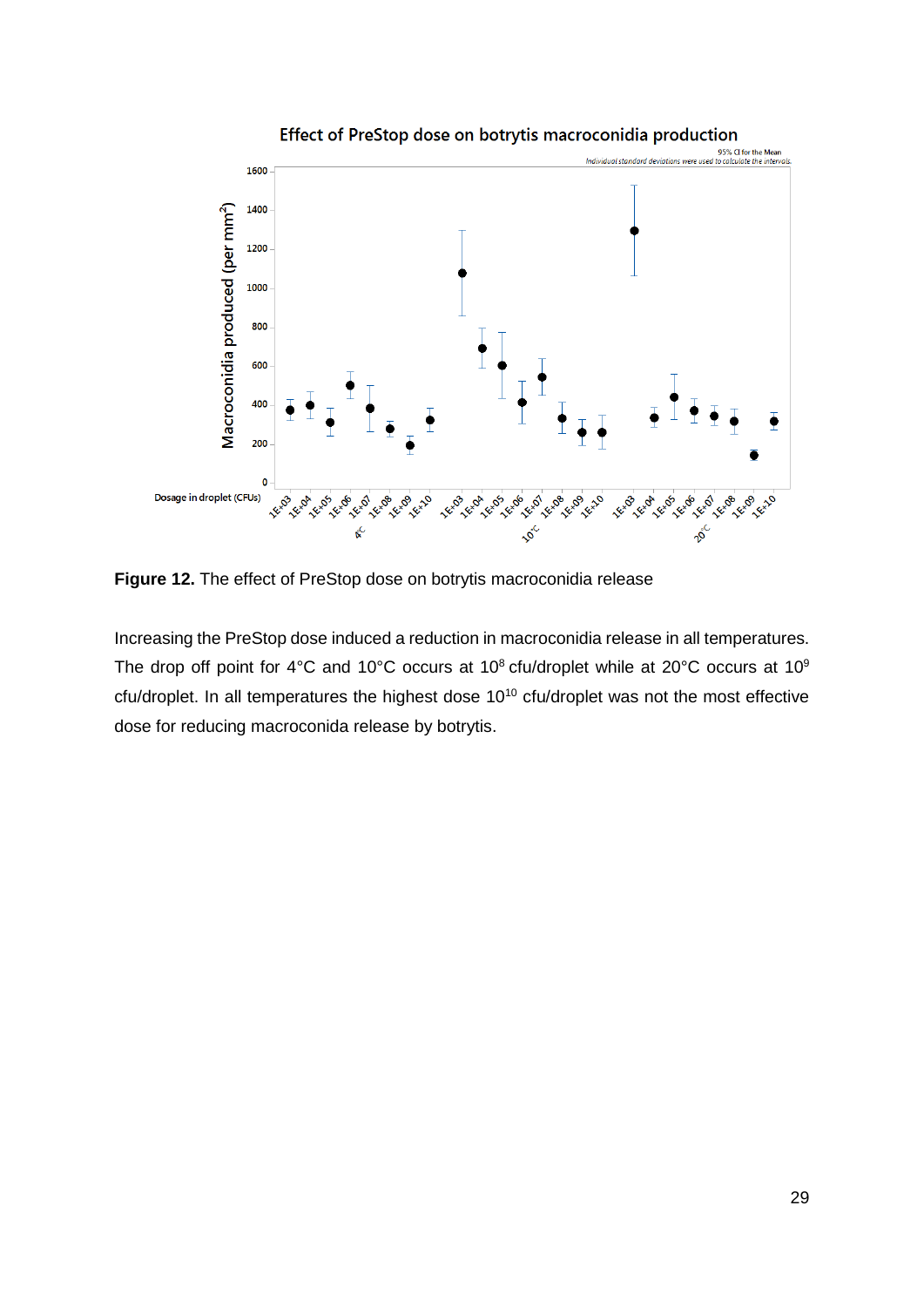

**Figure 13.** The effect of PreStop dose in pure isolate form on botrytis macroconidia release

Increasing the dose of PreStop within pure isolate form induced a slight reduction in botrytis macroconidia release at 4°C and 10°C, and a stable reduction of macroconidia in 20°C. The drop off point for 4°C occurs at 10<sup>7</sup> cfu/droplet, at 10°C occurs at 10<sup>8</sup> cfu/droplet and at 20°C occurs at 10<sup>7</sup> cfu/droplet.

## <span id="page-31-0"></span>**Discussion**

In order to discuss in vitro studies they must be replicated in an in vivo setting. Pending further in vivo experiments.

## <span id="page-31-1"></span>**Conclusions**

The development of the molecular assay for amplifying the viable population change of Serenade (*B. subtilis*) and PreStop (*G. catenulatum*) was successful and the sensitivity of the tool was confirmed. Increasing the dose for both BCAs suppresses and reduces botrytis mycelial colonization.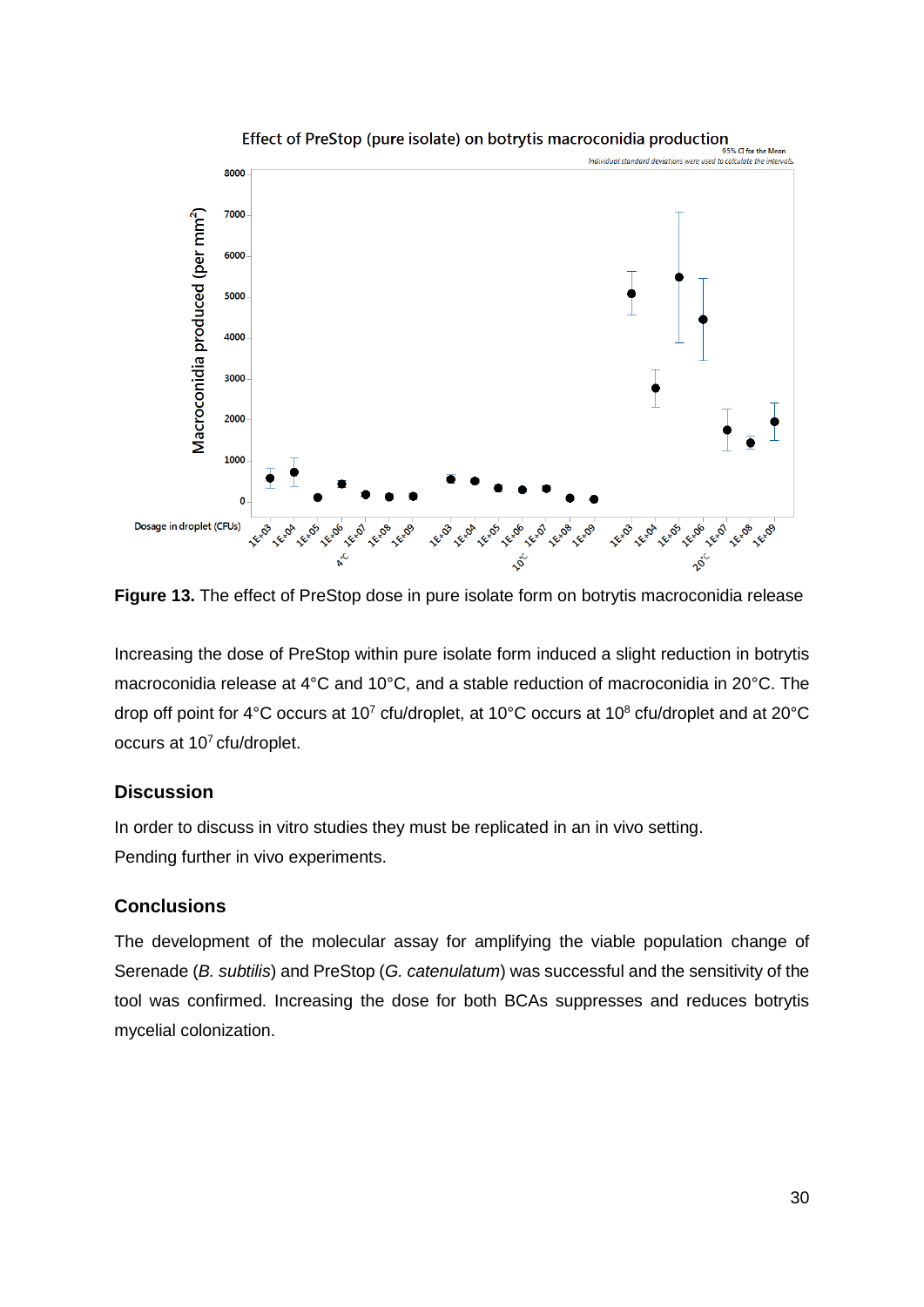## <span id="page-32-0"></span>**Knowledge and Technology Transfer**

- 2016 AHDB Crops PhD Studentship Conference poster presentation
- Visit to Laurence J Betts Ltd and knowledge transfer with their agronomist as well as field inspections for botrytis.
- Visit to an Anglia salads Ltd and JEPCO for commercial glasshouse and hydroponic growing of lettuce, and knowledge transfer with their agronomist as well as inspections for botrytis.
- 2016 EMR Association/AHDB Soft Fruit Day poster presentation

## <span id="page-32-1"></span>**References**

Abadias, M., Teixidó, N., Usall, J., Viñas, I., & Magan, N. (2000). Solute stresses affect growth patterns, endogenous water potentials and accumulation of sugars and sugar alcohols in cells of the biocontrol yeast Candida sake. *Journal of applied microbiology*, *89*(6), 1009-1017.

Abadias, M., Teixidó, N., Usall, J., Viñas, I., & Magan, N. (2001). Improving water stress tolerance of the biocontrol yeast Candida sake grown in molasses-based media by physiological manipulation. *Canadian journal of microbiology*, *47*(2), 123-129.

Abadias, M., Usall, J., Teixidó, N., & Viñas, I. (2003). Liquid formulation of the postharvest biocontrol agent Candida sake CPA-1 in isotonic solutions.*Phytopathology*, *93*(4), 436-442.

Barbau-Piednoir, E., Mahillon, J., Pillyser, J., Coucke, W., Roosens, N. H., & Botteldoorn, N. (2014). Evaluation of viability-qPCR detection system on viable and dead Salmonella serovar Enteritidis. *Journal of microbiological methods*, *103*, 131-137.

Braun-Kiewnick, A., Lehmann, A., Rezzonico, F., Wend, C., Smits, T. H., & Duffy, B. (2012). Development of species-, strain-and antibiotic biosynthesis-specific quantitative PCR assays for Pantoea agglomerans as tools for biocontrol monitoring. *Journal of microbiological methods*, *90*(3), 315-320.

Bruyneel, L., & Nuyttens, D. (2009). Effect of spray application technology on the biological control of aphids in Brussels sprouts. *Communications in agricultural and applied biological sciences*, *75*(2), 139- 145.

Dean, R., Van Kan, J. A., Pretorius, Z. A., Hammond‐Kosack, K. E., Di Pietro, A., Spanu, P. D., ... & Foster, G. D. (2012). The Top 10 fungal pathogens in molecular plant pathology. *Molecular plant pathology*, *13*(4), 414-430.

Desneux, J., Chemaly, M., & Pourcher, A. M. (2015). Experimental design for the optimization of propidium monoazide treatment to quantify viable and non-viable bacteria in piggery effluents. *BMC microbiology*, *15*(1), 1.

Droby, S., & Lichter, A. (2007). Post-harvest Botrytis infection: etiology, development and management. In *Botrytis: Biology, pathology and control*(pp. 349-367). Springer Netherlands.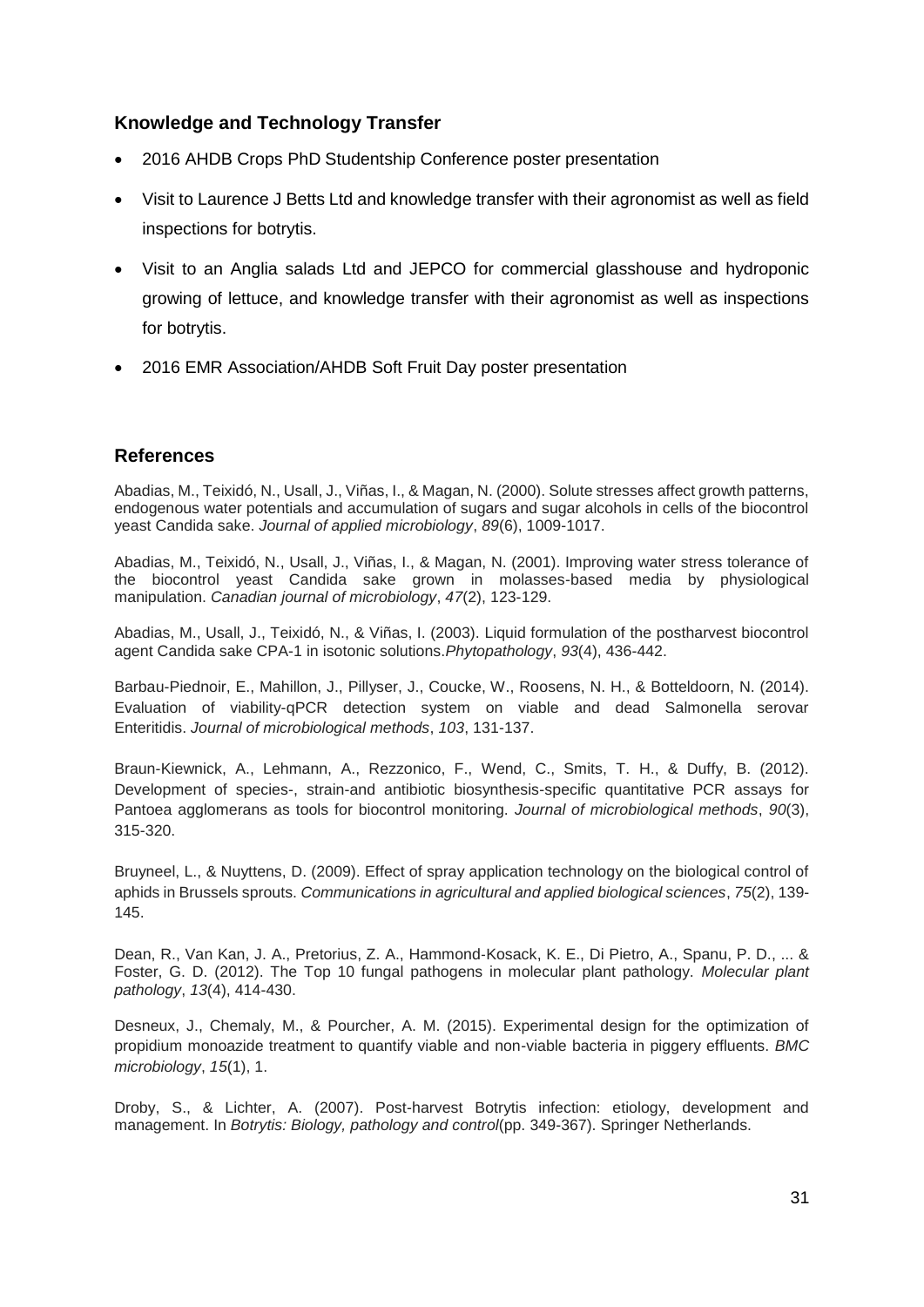Fittipaldi, M., Nocker, A., & Codony, F. (2012). Progress in understanding preferential detection of live cells using viability dyes in combination with DNA amplification. *Journal of microbiological methods*, *91*(2), 276-289.

Hertwig, C., Steins, V., Reineke, K., Rademacher, A., Klocke, M., Rauh, C., & Schlüter, O. (2015). Impact of surface structure and feed gas composition on Bacillus subtilis endospore inactivation during direct plasma treatment. *Frontiers in microbiology*, *6*.

Lima, G., De Curtis, F., Piedimonte, D., Spina, A. M., & De Cicco, V. (2006). Integration of biocontrol yeast and thiabendazole protects stored apples from fungicide sensitive and resistant isolates of Botrytis cinerea. *Postharvest biology and technology*, *40*(3), 301-307.

Lv, X. C., Li, Y., Qiu, W. W., Wu, X. Q., Xu, B. X., Liang, Y. T., ... & Ni, L. (2016). Development of propidium monoazide combined with real-time quantitative PCR (PMA-qPCR) assays to quantify viable dominant microorganisms responsible for the traditional brewing of Hong Qu glutinous rice wine. *Food Control*, *66*, 69-78.

Medina-Martínez, M. S., Allende, A., Barberá, G. G., & Gil, M. I. (2015). Climatic variations influence the dynamic of epiphyte bacteria of baby lettuce. *Food Research International*, *68*, 54-61. Melin, P., Håkansson, S., & Schnürer, J. (2007). Optimisation and comparison of liquid and dry formulations of the biocontrol yeast Pichia anomala J121. *Applied microbiology and biotechnology*, *73*(5), 1008-1016.

Melin, P., Håkansson, S., Eberhard, T. H., & Schnürer, J. (2006). Survival of the biocontrol yeast Pichia anomala after long‐term storage in liquid formulations at different temperatures, assessed by flow cytometry. *Journal of applied microbiology*, *100*(2), 264-271.

Nocker, A., Cheung, C. Y., & Camper, A. K. (2006). Comparison of propidium monoazide with ethidium monoazide for differentiation of live vs. dead bacteria by selective removal of DNA from dead cells. *Journal of microbiological methods*, *67*(2), 310-320.

Paavanen-Huhtala, S., Avikainen, H., & Yli-Mattila, T. (2000). Development of strain-specific primers for a strain of Gliocladium catenulatum used in biological control. *European Journal of Plant Pathology*, *106*(2), 187-198.

Pujol, M., Badosa, E., Manceau, C., & Montesinos, E. (2006). Assessment of the environmental fate of the biological control agent of fire blight, Pseudomonas fluorescens EPS62e, on apple by culture and real-time PCR methods. *Applied and environmental microbiology*, *72*(4), 2421-2427.

Sanzani, S. M., Li Destri Nicosia, M. G., Faedda, R., Cacciola, S. O., & Schena, L. (2014). Use of quantitative PCR detection methods to study biocontrol agents and phytopathogenic fungi and oomycetes in environmental samples. *Journal of Phytopathology*, *162*(1), 1-13.

Scherwinski, K., Grosch, R., & Berg, G. (2008). Effect of bacterial antagonists on lettuce: active biocontrol of Rhizoctonia solani and negligible, short-term effects on nontarget microorganisms. *FEMS microbiology ecology*, *64*(1), 106-116.

Sharma, R. R., Singh, D., & Singh, R. (2009). Biological control of postharvest diseases of fruits and vegetables by microbial antagonists: A review. *Biological control*, *50*(3), 205-221. Shepard, D., Agnew, M., Fidanza, M., Kaminski, J., & Dant, L. (2006). Selecting nozzles for fungicide spray applications. *Golf Course Management*, *74*(6), 83-88.

Soto-Muñoz, L., Teixidó, N., Usall, J., Viñas, I., Crespo-Sempere, A., & Torres, R. (2014). Development of PMA real-time PCR method to quantify viable cells of Pantoea agglomerans CPA-2, an antagonist to control the major postharvest diseases on oranges. *International journal of food microbiology*, *180*, 49-55.